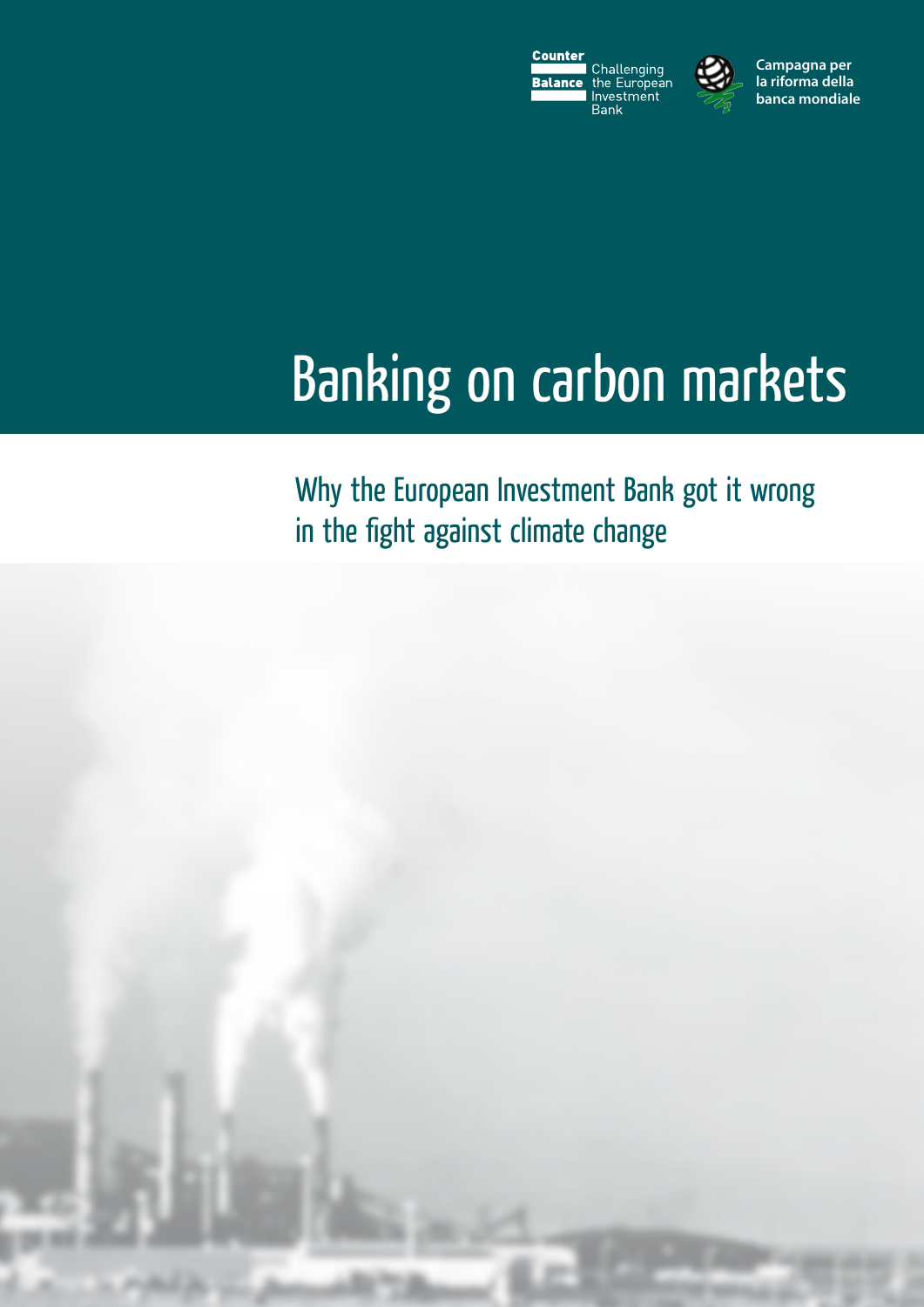### Banking on carbon **Content** markets

**Written** by Joseph Zacune for Counter Balance zacune@gmail.com

**Edited** by Antonio Tricarico. CRBM/Counter Balance

**Graphic design:** Carlo Dojmi di Delupis

#### **Acknowledgments**

With big thanks to Jutta Kill of FERN for her invaluable contribution in editing and contributing to the report, to Oscar Reyes of Carbon Trade Watch for his strategic insight and interest in this work and Elena Gerebizza of CRBM and Desislava Stoyanova of Counter Balance for their inputs.

#### **CRBM - Campagna per la Riforma della Banca Mondiale**

Via Tommaso da Celano 15 Roma (Italy) tel. +39.06.7826855 Fax. +39.06.7858100 web: www.crbm.org email: info@crbm.org

Counter Balance's mission is to make the EIB an open and progressive institution delivering on EU development goals and promoting sustainable development to empower people affected by its work.

Counter Balance includes members from:

- \* Central and Eastern Europe:
- CEE Bankwatch Network
- \* France: les Amis de la Terre
- \* Germany: urgewald
- \* Italy: Campagna per la Riforma
- della Banca Mondiale
- \* Netherlands: BothEnds
- \* United Kingdom: Bretton Woods Project

#### **Counter Balance**

26 Rue d'Edimbourg 1050 Brussels, Belgium tel. + 32(0)2 893 08 61 info@counterbalance-eib.org www.counterbalance-eib.org

December, 2011

### Summary p. 2

### 1. Introduction to carbon trading p. 3

- 1.1. Offsetting
- 1.2 Forest carbon offsets
- 1.3 Additionality
- 1.4 Hot air
- 1.5 Voluntary markets
- 1.6 Post-2012 uncertainties
- 1.7 Critiques of carbon trading

### 2. Carbon Markets Actors in the EU p. 7

- 2.1. The role of the European Union
- 2.2. EU corporate lobby
- 2.3. The role of the World Bank
- 2.4. EIB's role in carbon finance

### 3. EIB's carbon funds and facilities p. 9

- 3.1. The Multilateral Carbon Credit Fund (MCCF)
- 3.2. Carbon Fund for Europe (CFE)
- 3.3 Post 2012 Carbon Credit Fund (P2012)
- 3.4 The EIB-KfW Carbon Programme I & II
- 3.5 Fonds Capital Carbone Maroc (FCCM)
- 3.6 New Entrants' Reserve (NER) auction fund (NER300)
- 3.7 Forest carbon offsets
- 3.7.1 Althelia Fund
- 3.8 EIB's other climate funds
- 3.8.1 Risk-sharing facilities

### 4. In whose interest? p. 16

- 4.1. National interest
- 4.2. IFI interest
- 4.3. Corporate interest
- 4.4 CDM and JI offset projects: reversing the polluter pays principle
- 4.4.1 Gas flaring
- 4.4.2 Fossil fuel switching
- 4.4.3 Landfill gas
- 4.4.4 Dams
- 4.4.5 Land grabbing for monoculture tree plantations
- 4.4.6 New land grab threats

5. Conclusions: Public interest and genuine alternatives p. 22

References p. 24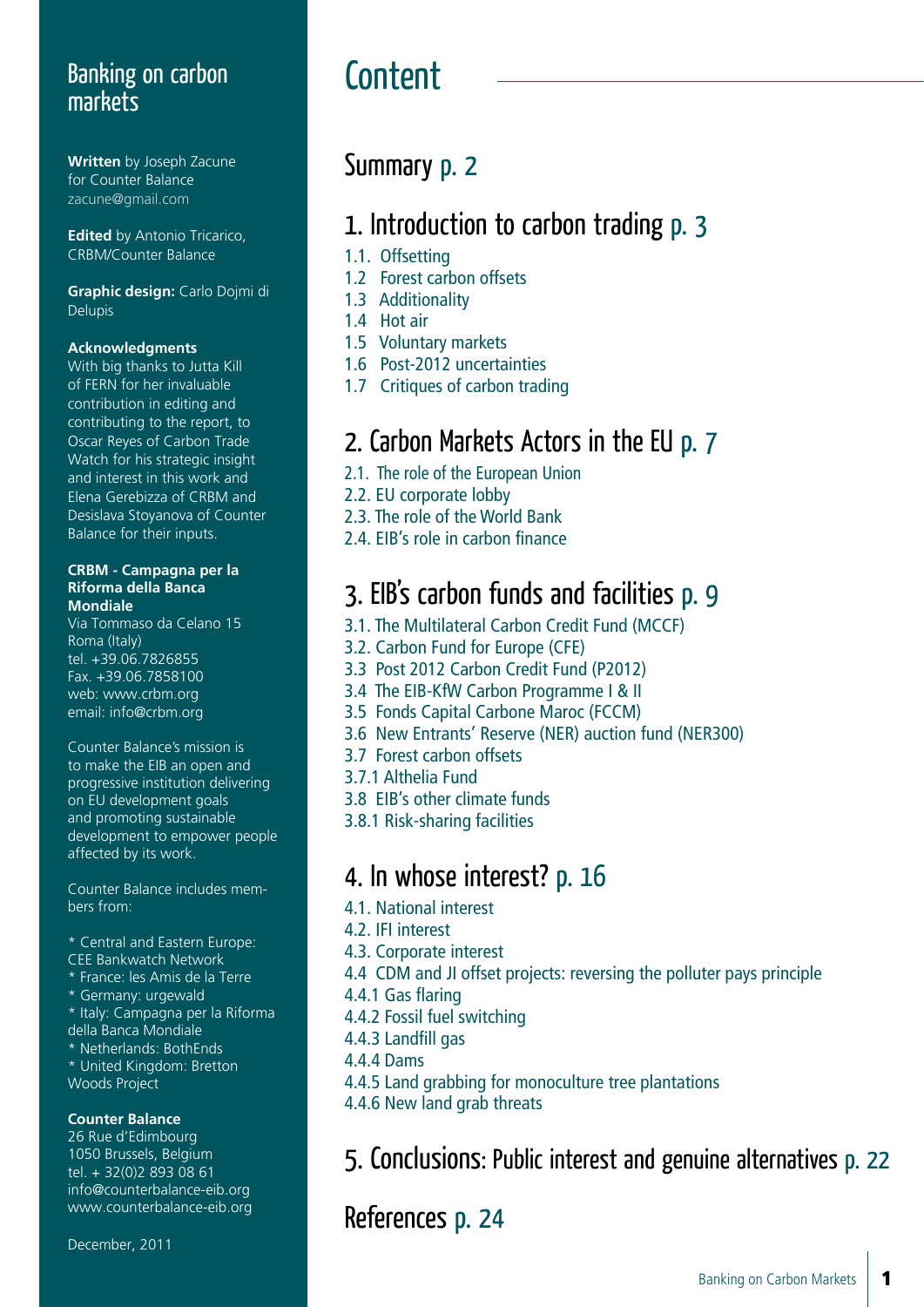### **Summary**

The European Investment Bank (EIB) has established carbon funds, facilities and instruments to shore up the EU's reliance on carbon markets as a solution to combat the climate crisis. Acting as facilitator to extend this core policy of the EU, the Bank is focusing its efforts particularly on ensuring that carbon trading is the centerpiece of the EU's compliance with Kyoto Protocol targets and the delivery of climate finance.

However, the continuation of the Kyoto Protocol is in serious doubt beyond 2012, so the bank is urgently trying to create investor confidence in uncertain future carbon markets. Critically, these policies do nothing to reduce emissions and they continue to allow business-as-usual pollution in Europe and frequently have negative social impacts in 'transition countries' and the global South.

Furthermore, the EIB is supporting the expansion of carbon markets as a means to tackle the climate change in spite of financial instability and volatility associated with the creation of the "carbon" commodity and related financial markets. This approach poses a major threat to

fragile economies and impoverished communities. This 'financialised' approach undermines the urgent need for state intervention including the provision of public funds to address the current climate crisis (Gerebizza, 2011).

The EIB has so far pledged EUR 589 million for its carbon funds but there is a major lack of transparency regard-

ing the EIB's investment in specific offset projects, as well as consultancy and other services it may provide to strengthen carbon markets. However, its support of fossil fuel-related sectors in order to generate carbon credits highlights a systematic bankrolling of polluting industries.

Instead of supporting communities affected by pollution or engaging in sustainable practices, the bank is helping corporations that are engaging in fossil fuel extraction to earn carbon offset credits through projects that purportedly make their activities less destructive. Companies investing in controversial dam projects, monoculture tree plantations and now forest carbon trading are also being



catered for by the EIB. Despite its confidence in carbon markets and catalytic role in

**European Investment Bank building, Luxembourg**

their continuation, the EIB is dependent upon external consultants to actually manage these funds and seems to lack the relevant in-house expertise.

Yet instead of propping up carbon markets, the EIB could play a role in transforming public infrastructure to curb emissions in Europe.

The EIB has so far pledged EUR 589 million for its carbon funds but there is a major lack of transparency regarding the EIB's investment in specific offset projects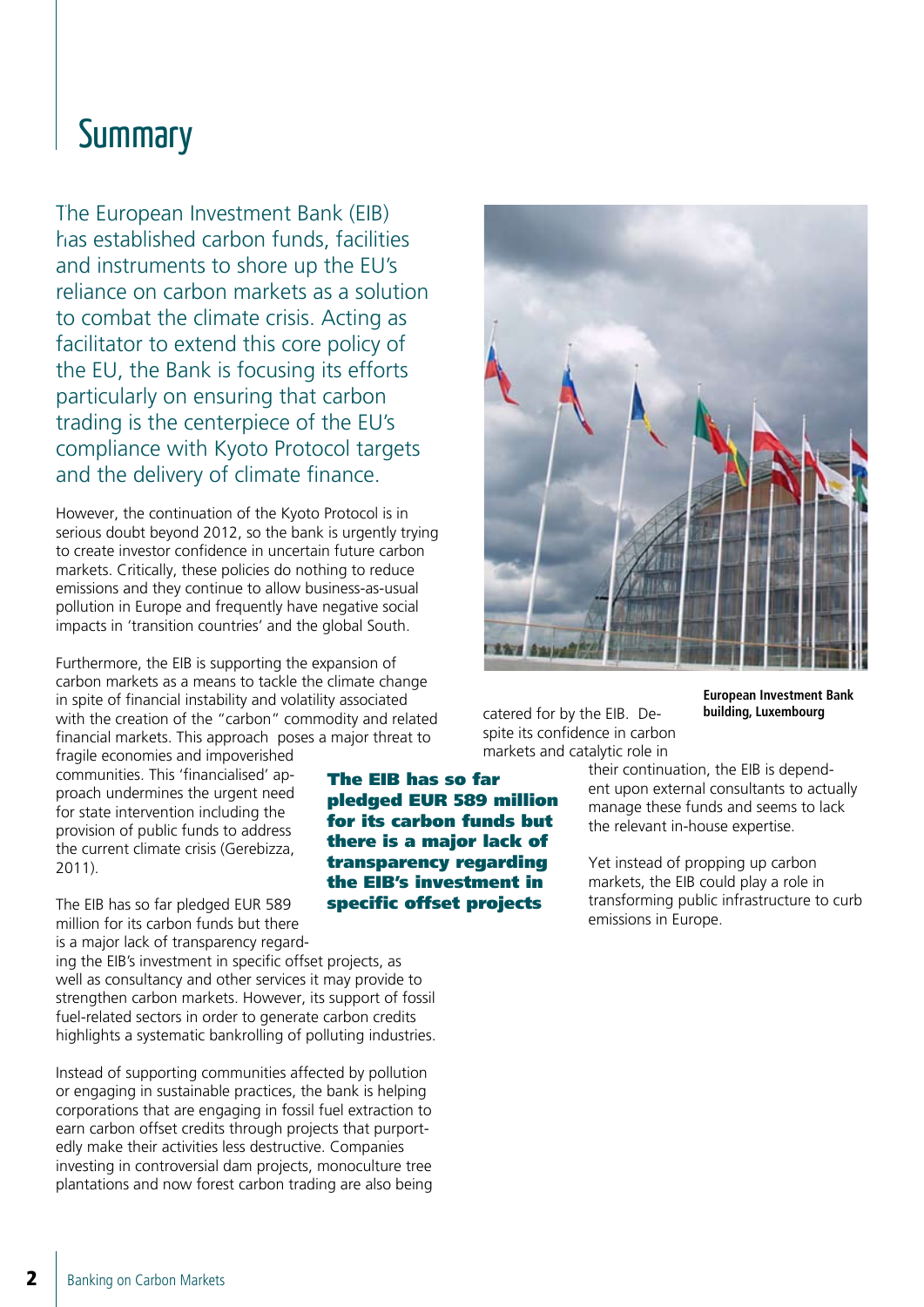### 1. Introduction to carbon trading

Carbon trading systems comprise of emissions trading and offsetting. Emissions trading is the buying and selling of the right to emit greenhouse gas pollution. An emissions trading scheme establishes a limit or 'cap' on emissions from sectors such as energy, pulp and paper, steel and cement manufacturing.

Under the Kyoto Protocol, 37 industrialised countries, including those in the European Union, are mandated to reduce their emissions on average of 5.2% per cent below 1990 levels by 2008-2012. EU Member States use the EU Emissions Trading Scheme (ETS) as a tool to meet these obligations<sup>1</sup>.

Carbon-intensive industries in the EU contribute to achieving the Kyoto reduction targets, through the EU ETS. A portion of each member state's Kyoto Protocol permits to pollute are passed on to companies, and all emissions by the industries covered by the EU ETS must be covered by a permit (or a carbon offset, see below). The mechanism is flexible as companies can trade these permits between themselves by selling off surplus permits if they find it easier than other companies to reduce their emissions (FERN, 2010).

#### 1.1 Offsetting

Emissions trading schemes are undermined by loopholes as offset provisions allow the purchase of the right to pollute from industries and projects in countries that are outside of this scheme. Purchasing offset credits allows the industries covered by the EU ETS to release emissions over and above the cap whilst still claiming to stay within the cap.

Offsetting is an integral part of all carbon trading schemes including the EU ETS, which is by far the largest carbon market in the world, accounting for around threequarters of traded carbon, and it sets an overall legal limit on emission reductions from over 11,000 power stations

and factories operating in 30 countries<sup>2</sup> that account for nearly half of the EU's emissions (Carbon Trade Watch & CEO, 2011).

This offsetting escape hatch allows business-as-usual pollution by industrialised (Annex 1)<sup>3</sup> countries that claim to reduce equivalent emissions by funding projects, most often in developing countries (FoE, 2009). Although the EU ETS was originally operating outside of the UN Framework Convention on Climate Change (UNFCCC), the 2004 'Linking Directive' allows Kyoto flexible mechanism credits from carbon offset projects to count towards national emission caps, as agreed by EU Member States. The limit of offsets is variable in EU countries: companies in the UK used offsets for 8 per cent of emission cuts whilst companies in Spain and Germany used 21 and 22 per cent of offset credits respectively to cover emissions over and above the EU ETS cap (IGES, 2010).

As highlighted by Carbon Trade Watch, "new EU ETS rules will allow power producers in the UK and Germany (currently the largest buyers of emissions permits), as well as companies operating in Spain and Italy (which allowed vast quantities of offsets in phase 2 in 2008-2012) to buy more than 50 per cent of their "reductions" in the form of offsets." (Reyes, 2010)

The main carbon trading mechanism under the Kyoto Protocol is the Clean Development Mechanism (CDM) and it has 3,211 registered projects in developing countries.4 As Lex de Jonge, former Chair of the CDM Executive Board, stated: "[T]he CDM, at its best, is a zero sum game, because its credits are used to offset reduction obligations of Annex 1 [rich industrialised] countries." (Jonge, 2009).

Evidence suggests that the CDM has actually increased rather than reduced greenhouse gas emissions (Carbon Trade Watch, 2011c).

<sup>1</sup> See European Commission website about the EU ETS http://

ec.europa.eu/clima/policies/ets/index\_en.htm

<sup>2</sup> The EU27 plus Norway, Iceland and Lichtenstein. Negotiations are underway for Switzerland to join the scheme, see European Council (2010) "EU to link its greenhouse gas emissions trading system with Switzerland" 20 December 2010, http://www.consilium.europa.eu/ uedocs/cms\_Data/docs/pressdata/en/

<sup>3</sup> There are 41 Annex 1 countries including the European Union (EU-15), Members States that joined before 1996. They include industrialised countries and transition economies: Australia, Austria, Belarus, Belgium, Bulgaria, Canada, Croatia, Czech Republic, Denmark, Estonia, Finland, France, Germany, Greece, Hungary, Iceland, Ireland, Italy, Japan, Latvia, Liechtenstein, Lithuania, Luxembourg, Malta, Monaco, Netherlands, New Zealand, Norway, Poland, Portugal, Romania, Russian Federation, Slovakia, Slovenia, Spain, Sweden, Switzerland, Turkey, Ukraine, United Kingdom, United States of America

<sup>4</sup> http://cdmpipeline.org/overview.htm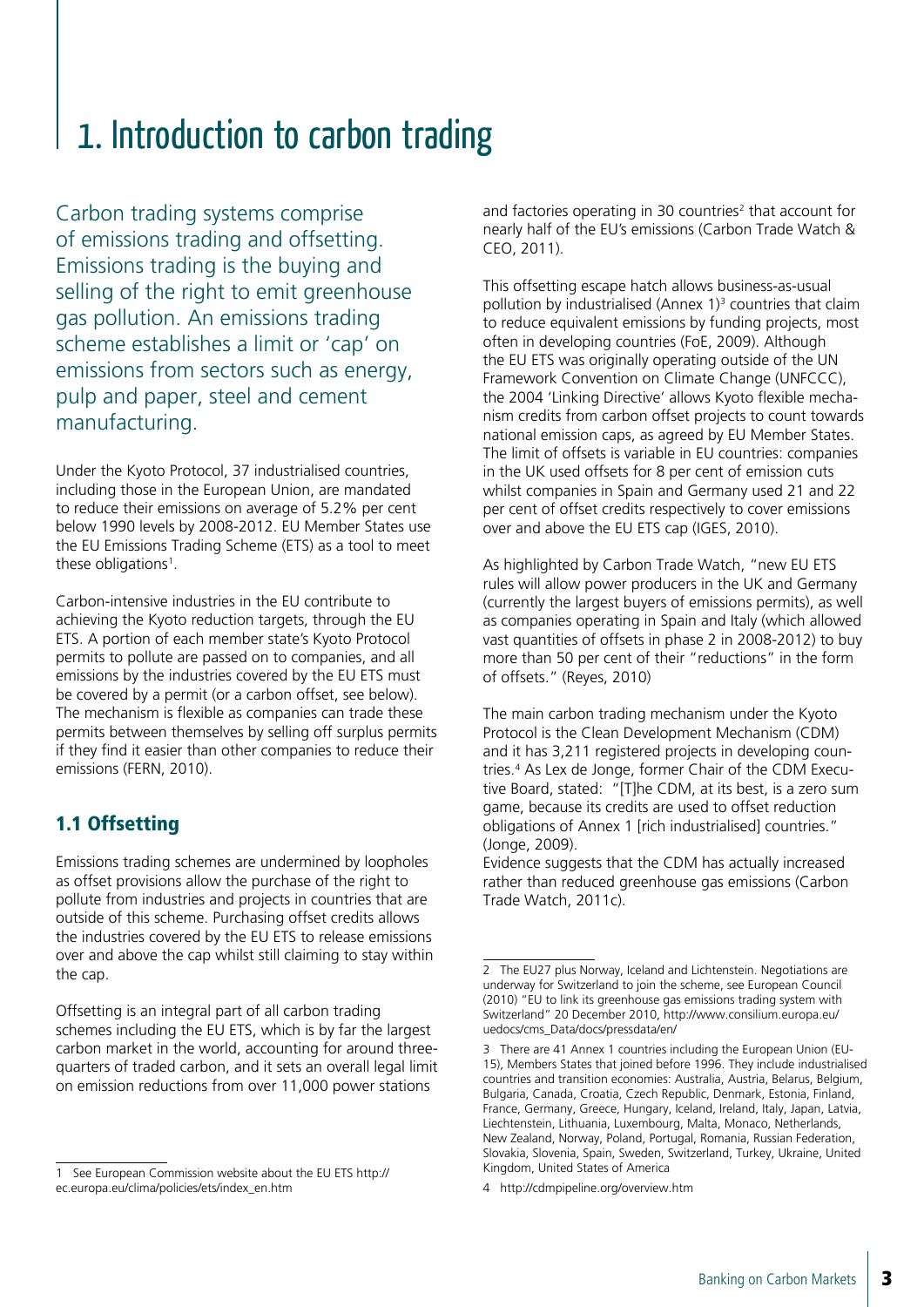Although the CDM has an explicit mandate to promote sustainable development<sup>5</sup>, it has well-documented negative social and environmental impacts on the ground (Gilbertson & Reyes, 2009; CDM Watch, 2011, Focus on the Global South, 2010).

The creation of the CDM was highly controversial. In 2001, after the US withdrew from the Kyoto Protocol, the EU, which had been previously quite critical of trading

mechanisms to be allowed under the protocol, did a policy U-turn and supported the extensive use of carbon trading. In the same year, the CDM and other trading mechanisms were adopted despite the fact that they were riddled with loopholes that allowed Annex 1 countries to cancel out the small emissions cuts that were enshrined in the Protocol (Lohmann, 2006).

The smaller, accompanying offset mechanism is Joint Implementation (JI) that covers projects in economies

in transition i.e. Russia, Central and Eastern Europe. These projects take place between two countries that have reduction targets under the Kyoto Protocol: one finances a project in the other country in return for offset credits (Carbon Trade Watch, 2009). JI projects initially had a substantial impact, but decreased in importance after the implementation of EU ETS: Many JI projects take place at factories also covered by the EU ETS. If they sell offset credits and count their reductions towards their EUETS target, the same reduction would be counted twice. To avoid this double counting of the same reduction, EUETS permits are cancelled, if a JI project sells offset credits. This has reduced the interest in JI projects.

There are primary and secondary carbon markets. In the primary carbon market, a project would sell offset credits to buyers who then receive the credit to pollute. However, the secondary market is increasing in size. It consists of purely financial transactions and speculation, with permits and credits being traded as financial products many times over before they eventually reach a company and cover emissions from that sector. The fact that these pollution permits and offset credits are not being traded directly but generate financial derivative products from their presumed underlying value is cause for concern in

terms of market volatility and instability, and also raises the question about what such trading, which does not lead to any additional emission savings, contributes to the climate objectives of the scheme (FoE US, 2009).

Yet despite the lack of credibility surrounding carbon markets, the EIB is a major driver of the investment of financial resources that are being channelled into uncertain future carbon markets. Unstable carbon markets, low

> carbon prices and failing climate talks have not yet slowed the push for new carbon markets (Reyes, 2011b). The EIB counters this by claiming that carbon markets deliver on climate finance obligations<sup>6</sup>.

> However, only a small fraction of carbon finance is actually received by developing countries through carbon markets, and instead profits are being reaped by corporations and the financial sector. Although global carbon markets have been valued at over \$100 billion in the last few years, only 0.5%

percent of the money in the EU ETS and CDM market has actually gone to offset projects in developing countries, with rest going to carbon traders, brokers, verifiers, project developers and so on (FoE EWNI, 2011).

#### 1.2 Forest carbon offsets

There are attempts to include forest offsets in carbon markets on an international scale. Reducing Emissions from Deforestation and Degradation (REDD) was formally proposed by pro-carbon market tropical rainforest countries Papua New Guinea and Costa Rica at the UN climate talks in Montreal in 2005 (see FoEI 2008 for further information).

A global REDD financing mechanism is yet to be agreed. However, many governments are supporting proposals for funding through forest carbon trading. This could lead to the effective privatisation of swaths of developing country forests, in order to generate and deliver carbon offsets for rich industrialised countries' emission reduction targets.

financial transactions and speculation

In the primary carbon market, a project would sell offset credits to buyers who then receive the credit to pollute. However, the secondary market is increasing in size. It consists of purely

<sup>5</sup> However, host countries of CDM projects have no criteria or mandatory tests for their approval.

<sup>6</sup> The European Investment Bank and carbon finance. Fact-sheet, available at: http://www.eib.org/attachments/thematic/carbon\_finance\_ en.pdf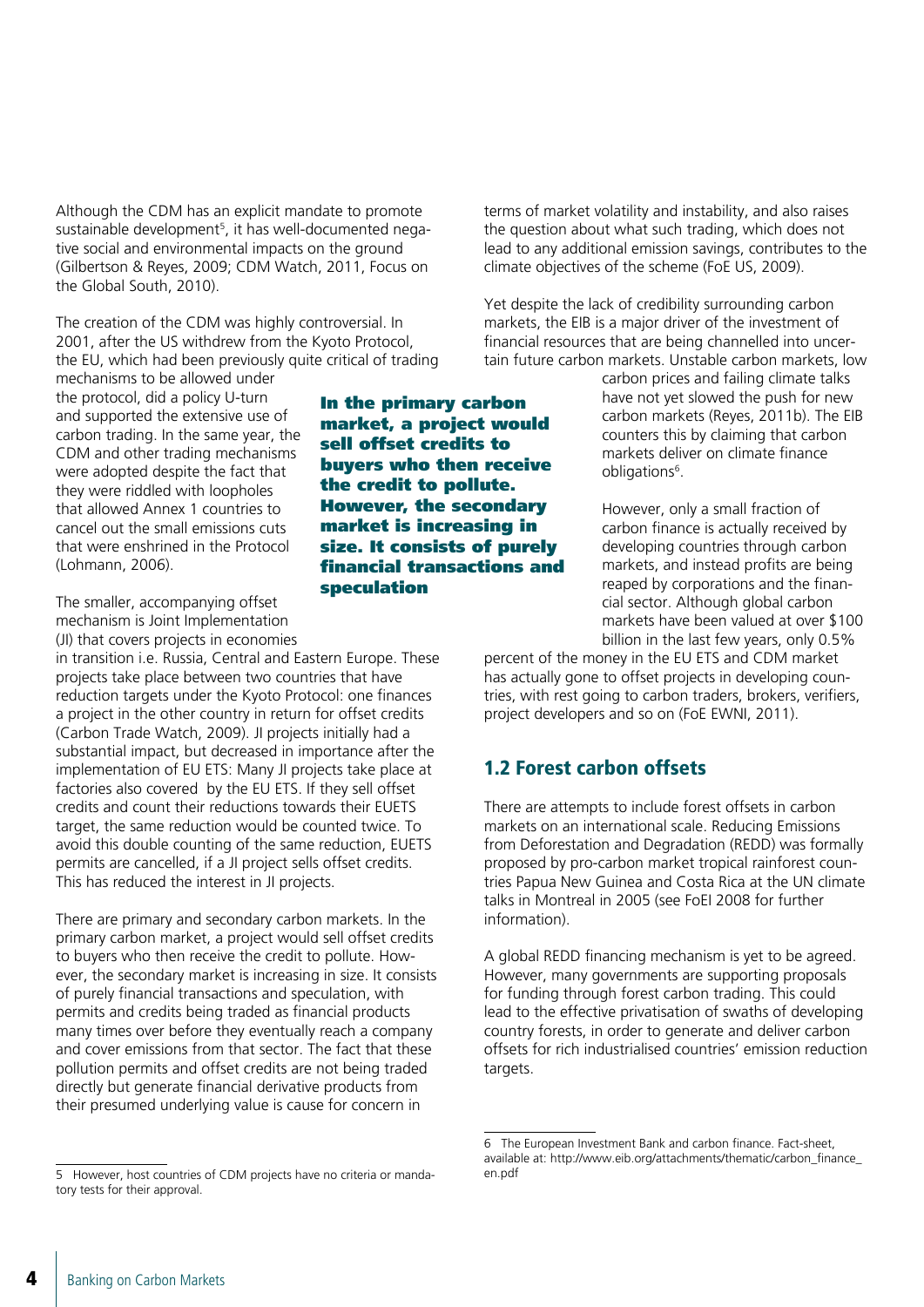

engaging in deforestation activities, such as dirty energy and logging companies, at the expense of those who are not

There is also a major risk that REDD will reward those

involved in such activities and have already made efforts to care for their environment. Worse still, there is already evidence that companies are continuing their damaging activities elsewhere, using their engagement in REDD to greenwash their corporate image (FoEI, 2010).

#### There is also a threat that REDD

will be used to finance monoculture tree plantations. Yet plantations are not the same as forests: they store less than 20% of the amount of carbon and only a fraction of the biodiversity of old growth forests (Palin et al, 1999, for CGIAR). The inclusion of plantations therefore raises the alarming prospect that REDD funds could be used for projects that increase emissions: old growth forests could be cut down and sold for profit, and then replaced with plantations funded through REDD. REDD-financed plantations may be cultivated on fertile agricultural land, with serious impacts on access to food.

REDD projects are already being established across the global South in preparation for a UNFCCC agreement

on REDD. They are also emerging outside UN processes, through bilateral agreements between countries, voluntary carbon markets, sub- national carbon trading schemes and interim agreements (see FoEI 2010 for more information).

The World Bank's Forest Carbon Partnership Facility (FCPF) is designed to support countries' preparations for REDD, including through the development of pilot REDD projects (see FCPF section on FoEI 2010 report). The EIB is also investing in forest carbon offsets ahead of any UN agreement (see section 3.7). There is a risk that these proposals will be widened beyond forests to include GM crops, biochar and soils as greenhouse gas sequestration projects (African Biodiversity Network et al. 2011).

#### 1.3 Additionality

Several contradictions, intrinsic to the creation and functioning of carbon makets, as described above, illustrate that at best offsetting does nothing to reduce emissions, and in fact it often results in increased emissions due to the spurious nature of many offset projects in particular large hydro, forest offsets and gas destroying projects (see EIA, 2010 & 2010b; International Rivers, 2008 etc).

> Projects are supposed to be additional, which refers to the added benefit the project brings in terms of emissions reduction as compared with a business-as-usual scenario.

> It is an inherently unreliable concept because it is based on a hypothetical future amount of emissions, and the project manager is supposed to demonstrate that planned emissions reductions could not be implemented in the absence of CDM funding

(see FERN, 2010). Dam projects also have to prove that they would be additional under the CDM i.e. that they would not have been built without financial support from carbon offsets. In practice, this requirement has been frequently manipulated (see International Rivers, 2008).

#### 1.4 Hot air

Industrialised countries with emission targets under the Kyoto Protocol, particularly from Central and Eastern Europe, have easily met their emission reduction targets due to their dramatic decline in energy-intensive industries during the transformation from command economies af-

There are attempts to include forest offsets in carbon markets on an international scale. Reducing Emissions from Deforestation and Degradation (REDD) was formally proposed by pro-carbon market tropical rainforest countries Papua New

Guinea and Costa Rica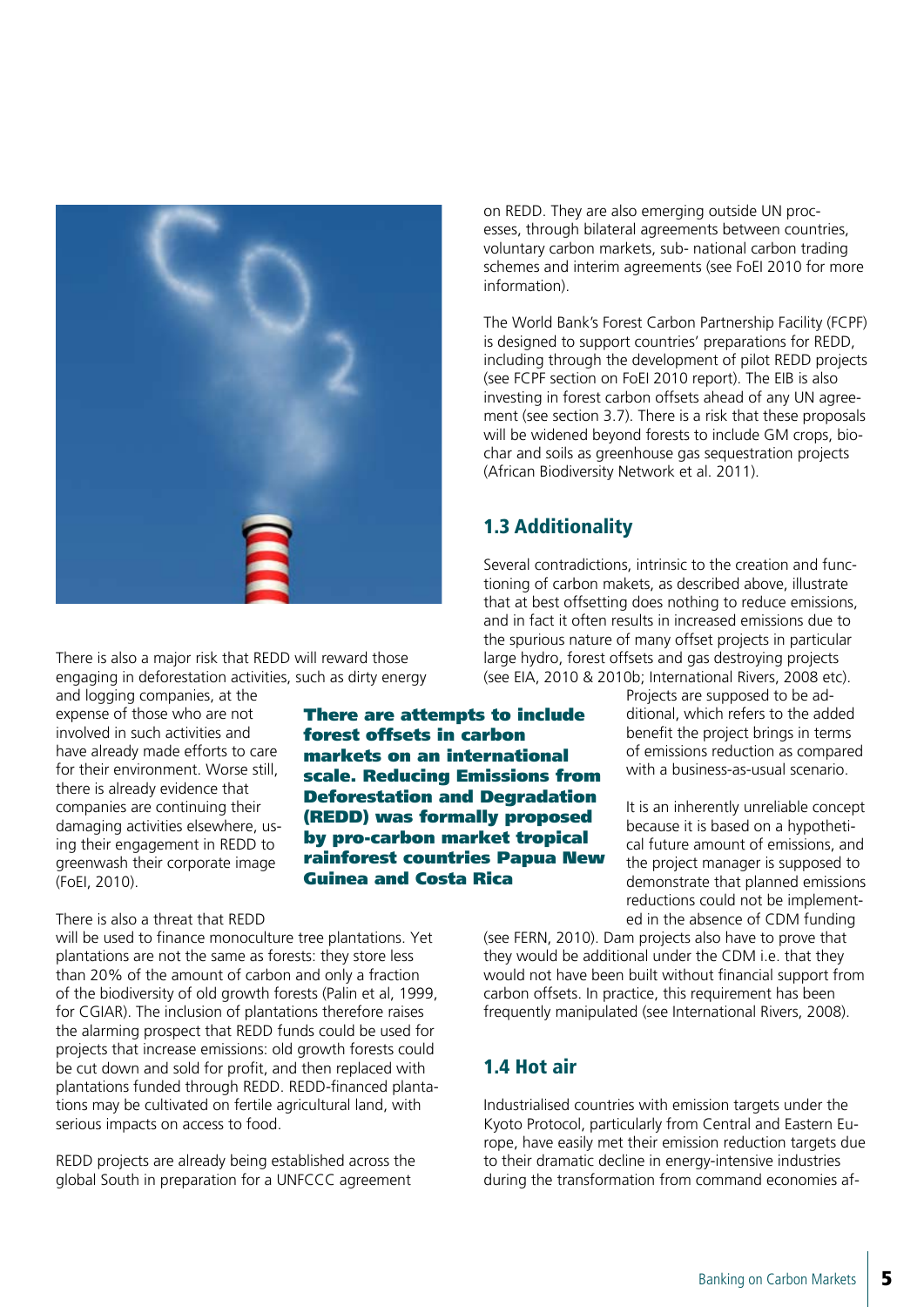ter 1990. Yet the Kyoto Protocol, signed in 1997, awarded permits to pollute based on emission levels in 1990. This has led to a huge surplus in pollution permits known as 'hot air' that could be sold. In order to partially attempt to compensate for this, Green Investment Schemes (GIS) have been created to facilitate donor countries' investment in environmental projects with the profits from sales of pollution permits.

#### 1.5 Voluntary markets

The EU ETS and the CDM and JI are part of the 'compliance' market i.e. they are directly linked to emission reduction obligations of the Kyoto Protocol. The much smaller, unregulated voluntary carbon market is independent of government targets and policies and allows companies, NGOs and individuals to invest in offset projects, often to compensate for their carbon footprint. Credits have been generated in offset initiatives such as 'avoided deforestation' projects linked to voluntary carbon markets since the early 1990s (EcoSecurities, 2007).

#### 1.6 Post-2012 uncertainties

With the first commitment period of the Kyoto Protocol (2008-2012) soon coming to an end and with disagreements characterising the UN climate negotiations in general, the prospects for a global, compliance carbon market in the post-2012 period remain unclear. A national carbon trading scheme that would link to the global carbon market has been shelved in the US. And there is uncertainty surrounding so-called emerging economies that are developing carbon trading mechanisms (Reyes, 2011). Furthermore, the EU ETS continues to be dogged by ineffectiveness.

#### 1.7 Critiques of carbon trading

Carbon trading has been criticised for inherent structural flaws, which undermine its ability to reduce emissions and drive technological innovation. Instead, it has resulted in the lock-in of high carbon infrastructure, business-as-usual or even increasing emissions due to offsetting and the risk of "subprime carbon", that is the risk related to the creation of the largest derivatives markets in the world based on a brand new and untested "virtual" commodity, carbon, in a context of ineffective financial regulatory regime (see Gilbertson & Reyes, 2009, FoE EWNI, 2009b; FoE US, 2009; FERN, 2010). Furthermore, carbon markets have proven to be highly susceptible to fraud, including through value-added tax (VAT) fraud in the EU ETS. VAT

or 'carousel' fraud involves the rapid shifting of large volumes of European Union Allowances (EAUs, units traded in the ETS) from country to country in order to generate short-term finance from the delay in making VAT payments, or failure to pass on to tax authorities the VAT rate collected by the seller of the carbon permits (Reyes, 2010).

Offsets undermine the UNFCCC, which demands that rich industrialised countries meet their obligations to reduce their emissions and provide climate finance to developing countries (see articles 4.2, 4.5, 4.7 in UNFCCC, 1992). In 2010, of the US\$144 billion carbon market, only US\$3,370 million went to project developers (and only a fraction of that will go to communities who host projects) (FERN, 2010).

Climate science shows that we are rapidly approaching catastrophic climate change. Recent analysis on carbon budgets, i.e the just allocation of remaining atmospheric space for greenhouse gas emissions, highlights that in order to remain within a two degree temperature rise threshold (which is still highly dangerous), the USA has to reduce its emissions by 95% by 2030 and the EU by 80% (from 1990 levels), as part of a global carbon budget. Emissions from countries like China would need to peak within the next five years and then fall (FoE EWNI, 2010b).

Since offsets represent, at best, no cuts in emissions and considering that there is very little atmospheric space left, many progressive NGOs, Indigenous Peoples organisations and social movements view carbon trading and offsetting as a dangerous distraction from climate action (Via Campesina, 2010; FoE EWNI, 2009b & 2009c; IEN, 2011).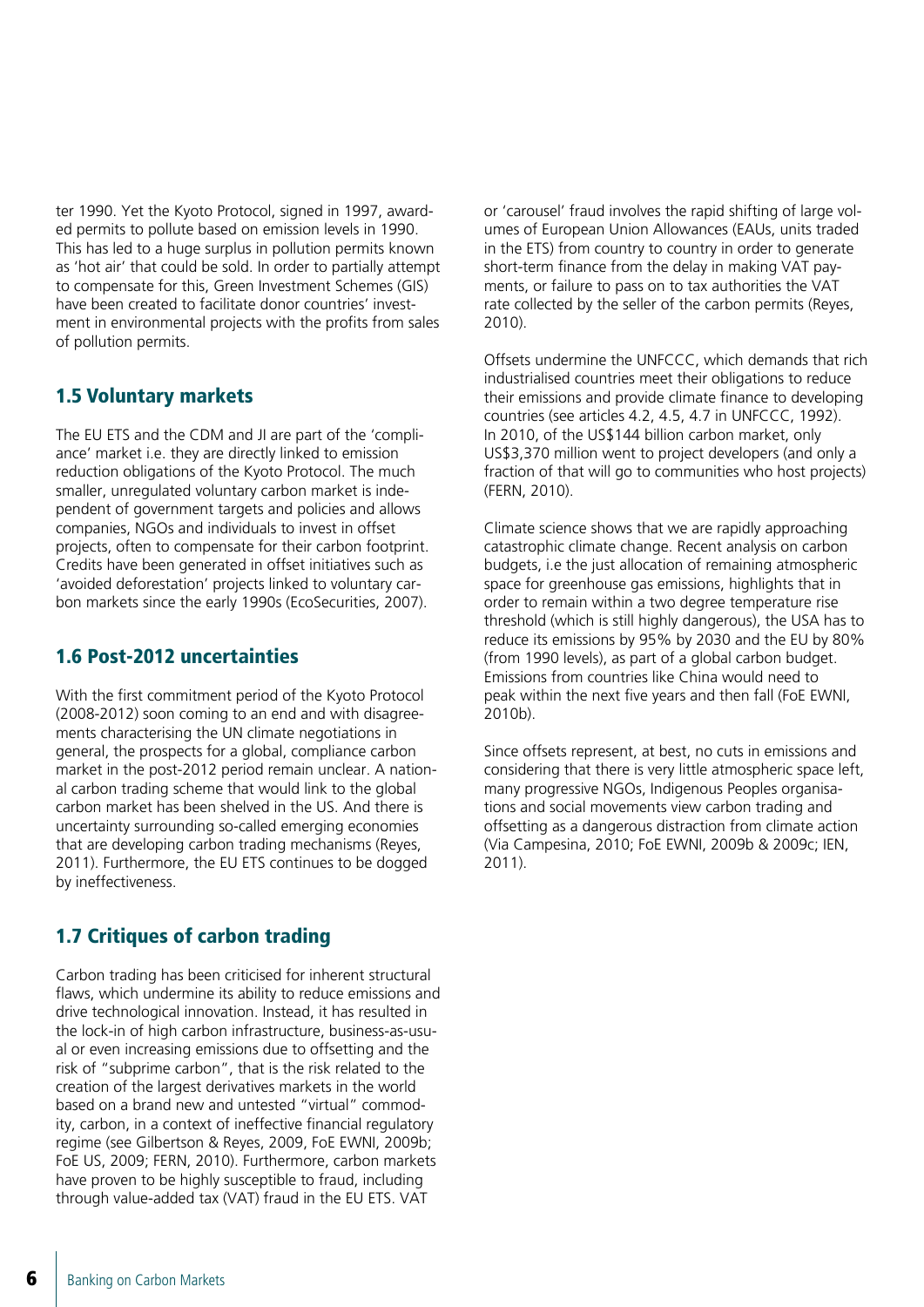### 2. Carbon Markets Actors in the EU

The EU has gone from being skeptical about carbon markets to being a frontrunner in their growth, which has in turn influenced EU institutions' approach to carbon trading (Lohmann, 2006). From 2000, European industrial vested interests have increased their efforts to erode opposition to unfettered carbon trading and the EU ETS came into force with broad backing from NGOs in 2005 (Lohmann, 2006).

#### 2.1 The role of the European Union

The European Commission states that the EU ETS is "a cornerstone of the European Union's policy to combat climate change and its key tool for reducing industrial greenhouse gas emissions cost-effectively." (EC, 2011c). The EU ETS is the largest carbon market in the world and given that it is linked to the Kyoto Protocol flexible mechanisms (namley the Clean Development Mechanism, the Joint Implementation and the Emission Trading), EU Member States want to ensure that there is a smooth transition in the post-2012 period.

The first phase of the ETS (2005 to 2007) was strongly criticised for handing out a surplus of permits to pollute, European Union Allowances (EUAs), resulting in a failure to reduce emissions and the eventual collapse of the price of carbon. The second phase of EU ETS (2008-2012), which coincided with and was linked to the first commitment period of the Kyoto Protocol, was supposed to rectify these initial problems but failed to do so as a surplus of emission permits was once again issued, with the surplus growing with the prolonged economic downturn in the wake of the 2008 financial crisis (in fact GDP and CO2 emission growth rate are usually directly linked in a linear manner); reductions achieved as a result of this economic downturn have shown to not indicate a structural change in EU energy infrastructure as emissions began to rise again by over 3.5 per cent in 2010, compared to 2009 levels (EC, 2011) as economic output rose in 2010. Globally, emission increases are taking place despite the global economic recession. According to the International Energy Agency (IEA), energy-related CO2 emissions were the highest in history in 2010 (International Energy Agency, 2011). Carbon markets are doing nothing to halt this rise.

Due to the over-allocation of permits for European companies to continue to pollute, the EU ETS has failed by its own standards to tackle climate change. There is a surplus of around 970 million of these permits from the second phase of the scheme (2008-2012), which can be used in the third phase, meaning that on aggregate, polluters need to take no action domestically until 2017 (Carbon Trade Watch & CEO, 2011).

**In this context, the commitment to purchase carbon credits has been seen as crucially important by the EIB (and its co-investors) to provide certainty of a carbon offset market beyond 2012 and to boost confidence for offset project developers who could potentially profit from post-2012 offset credits** (Conning, 2009).

#### 2.2 EU corporate lobby

The European industrial lobby is highly influential, particularly in Brussels, and many of these same companies are subsidised by the EU ETS by being allowed to use 1.6 billion offset credits in its second and third phases, primarily in relation to the UN's Clean Development Mechanism. For instance, power companies are set to gain EUR 71 billion in windfall revenues during the second phase (Carbon Trade Watch & Corporate Europe Observatory, 2011).

In particular, power companies got permits for free and then today calculate pass-through costs on electricity based on permit price, but buy and use cheaper offset credits and hold on to permits for use in phase III when power companies will have to purchase permits at auction.

In addition, even though EU ETS permits will be auctioned in the third phase rather than another free hand-out of permits, there will be still major subsidies to industry as corporate lobbying has resulted in free permits which could amount to EUR 7 billion annually. Energy companies successfully lobbied for an estimated EUR 4.8 billion in subsidies of EU ETS auction revenues to be returned to the industry for carbon capture and storage (CCS), with a smaller amount for "clean" energy, that includes controversial agrofuels (Carbon Trade Watch & CEO, 2011).

Lobbying by the International Emissions Trading Association (IETA), the chemical company, Cefic and power producers like Enel-Endesa has ensured that companies can retain offset credits from offset project types banned for use from 2012 for later use until at least April 2013 (Carbon Trade Watch & CEO, 2011).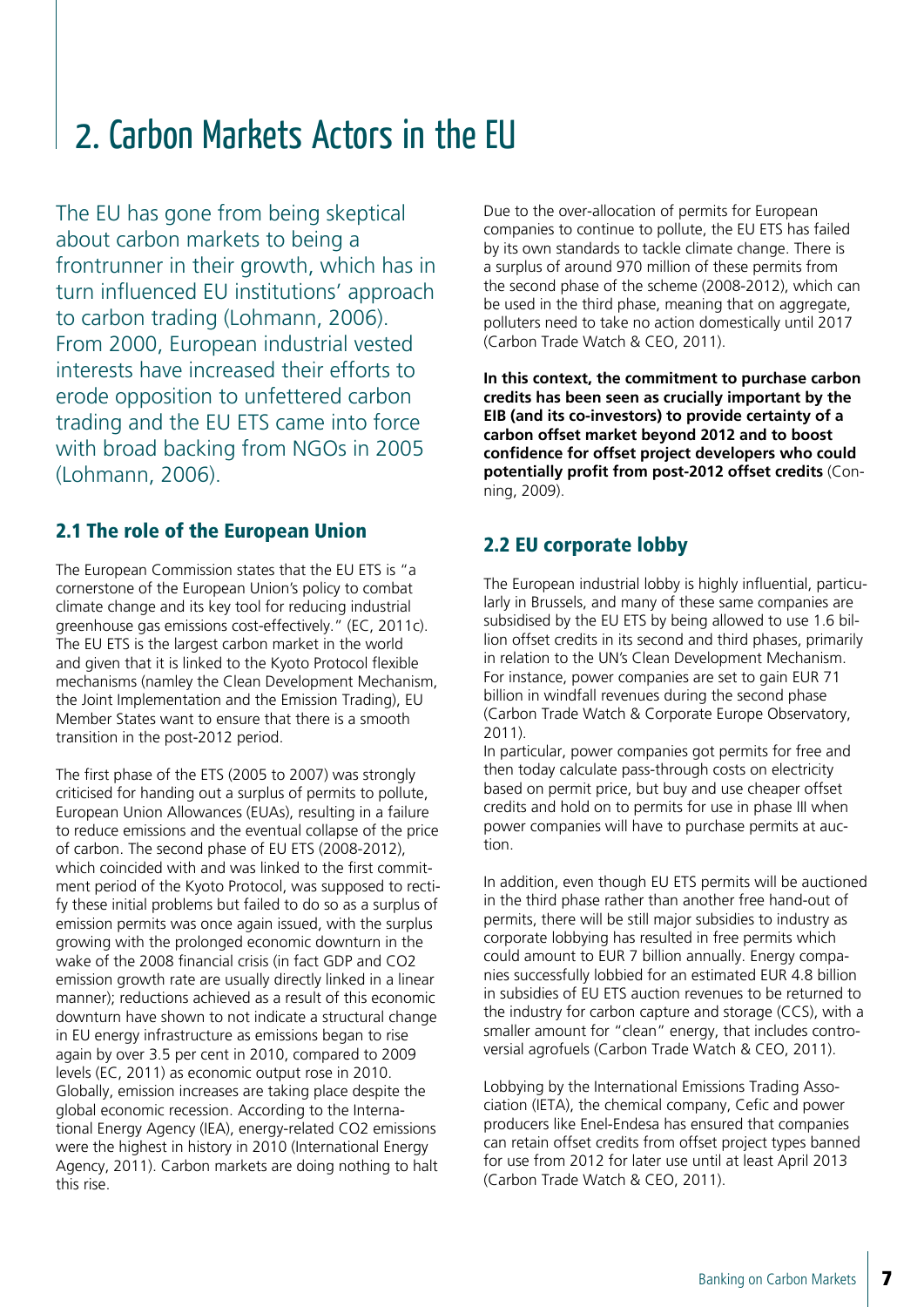#### 2.3 The role of the World Bank

The World Bank is the primary financial institution that has pioneered the development of carbon markets, with currently 200 WB staff dedicated to carbon markets.7 Carbon finance lies at the centre of its core global lending program, and its Carbon Finance Unit (CFU) manages 12 Carbon funds and facilities, totaling more than US\$2.5 billion (See FoEI, 2011). EU Member States and other donors back its aggressive support of a post-2012 global carbon market despite the uncertainty surrounding the extension of the Kyoto Protocol.

Whilst the World Bank has been the front-running impetus behind the growth of carbon markets globally, the European Investment Bank (EIB) – along with the European Bank for Reconstruction and Development (EBRD) – have been catching up fast, and play a complementary role in the push for the extension of carbon markets after 2012.

#### 2.4 EIB's role in carbon finance

The EIB carbon funds are set up to play facilitating and catalysing roles in the carbon market. The bank states that: "EIB-sponsored carbon funds have all been designed to extend market capacity and complement rather than replace private sector participants in the carbon market. EIB carbon funds also seek to anticipate market developments and promote confidence in regulatory developments, in particular for the period beyond 2012 and the Kyoto Protocol." (EIB, 2009d).

Their main tasks are:

- linking the sellers and buyers of the carbon credits while minimising their risks from the transactions
- providing financial liquidity to the carbon market
- providing finance for investment for offset projects
- enabling the participation of companies in the market
- supporting EU Members States to meet their emission reduction obligations through offsetting.

These funds aim to maximise the profits of investors and catalyse support for carbon finance in specific sectors, countries and regions on behalf EU Member States. The EIB, in a similar vein to the World Bank, helps establish a framework of support for existing carbon trading initiatives and the creation of expanded international carbon markets. The Bank attracts and facilitates investment and smoothes the way for company engagement. Through this practical assistance, the EIB is essentially propping up carbon markets.

By signing Emissions Reduction Purchase Agreement (ERPAs) for projects, the developers convert their carbon credit into bankable revenue stream (Conning, 2009). All carbon funds sponsored by the EIB are managed by a team (either public or private), consisting of a carbon adviser and a portfolio manager, the combination of which allows complementarities between a carbon finance specialist and specialist(s) on administrative, compliance, monitoring, and reporting aspects. The guidelines given to the funds are that each one should respect the EIB environmental and social guidelines and each has its own specific financial guidelines depending on its region and sector targets. Additionally, the EIB is a member of each fund's supervisory committee.

Given that each fund's investor is either an EU ETS compliance buyer or EIB and other public agencies partnering with the fund's investors, developers are ensured that each credit which they will deliver to the fund will be purchased by the fund at the agreed price in the purchasing agreement (ERPA) (Cusworth & Balenciaga, 2011).

Risk reduction of carbon credits for the post-2012 period is key. Simon Brooks, Vice President of the European Investment Bank (EIB), emphasised risk reduction as the EIB´s Post 2012 Carbon Credit Fund's key contribution: "Our key aim in launching this fund was to facilitate project business after 2012 by offering a solution to the main issues facing project developers: the timely coming into effect and the potential shape of a post-2012 agreement, income levels from future carbon credit revenues, and the availability and reliability of buyers for ERPAs signed in advance. The Fund offers solutions to all these problems." (Conning, 2009).

As shown below, the EIB in fact outsources significant management of its carbon funds to external consultants, bringing into questions why the Bank is playing such a central role in carbon trading when it lacks in-house expertise to engage in what it offers to Member States governments.

<sup>7</sup> http://www.redd-monitor.org/2011/09/28/president-yudhoyonopromises-to-dedicate-the-next-three-years-to-protecting-indonesiasforests/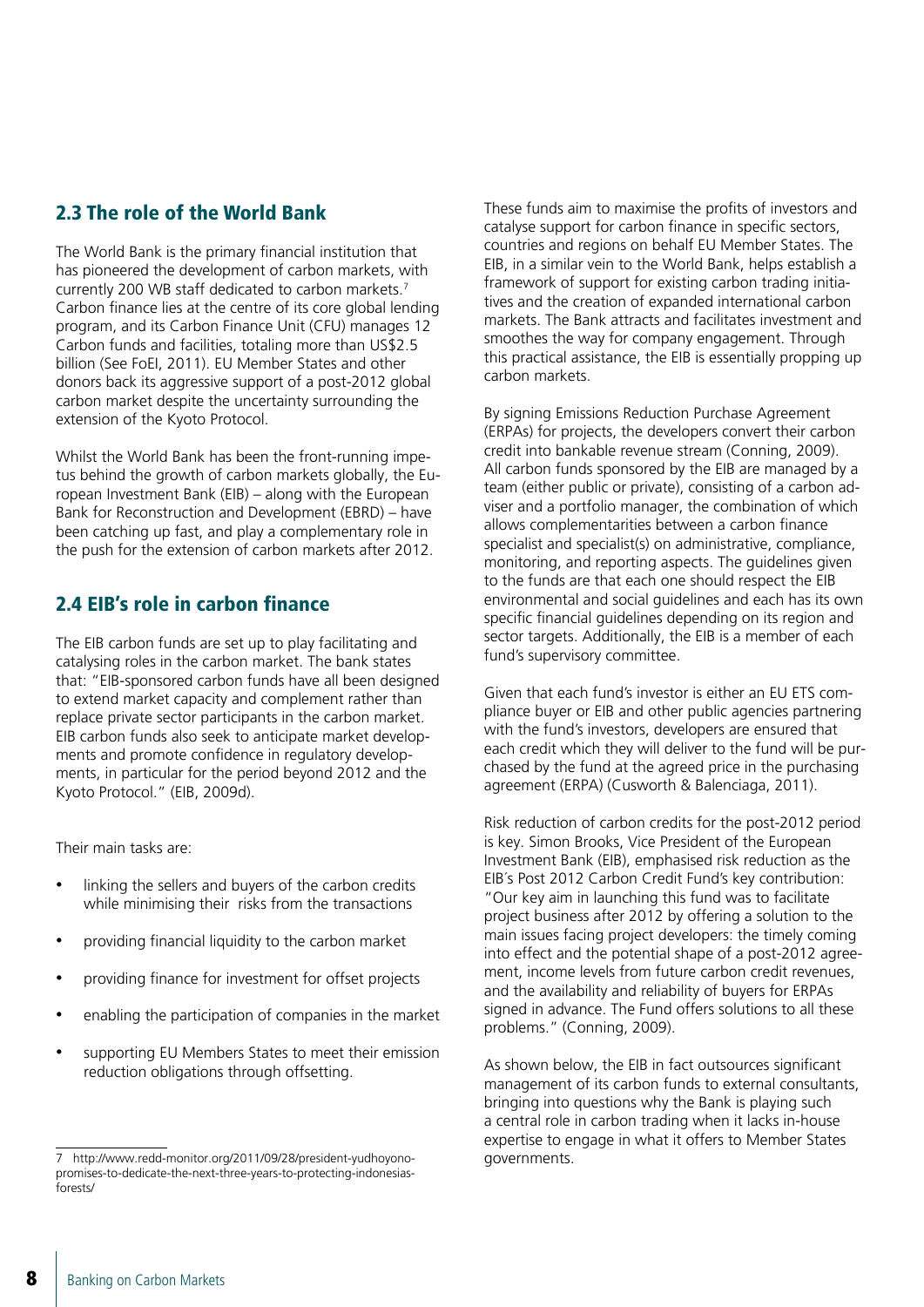## 3. EIB's carbon funds and facilities

#### **The EIB has six main carbon funds:**

- The Multilateral Carbon Credit Fund (MCCF) $8$
- Carbon Fund for Europe (CFE) $9$
- Post 2012 Carbon Credit Fund (P2012)<sup>10</sup>
- The EIB-KfW Carbon Programme<sup>11</sup>
- The EIB-KfW Carbon Programme II<sup>12</sup>
- Fonds Capital Carbone Maroc (FCCM)<sup>13</sup>

The six funds have pledged EUR 589 million to purchase pre-2013 and post-2012 project carbon credits. 65 per cent of that amount has been committed by EU compliance buyers (governments, ETS companies and intermediaries investing on behalf of such compliance buyers) while 20% came from European Development Financial Institutions and Agencies. The rest of the commitments are born by EIB's own balance sheet (Cusworth, 2011).

To date, 60 per cent out of EUR 589 million has been engaged in 82 purchasing contracts with sellers for deliveries spread over 2008 to 2021. The carbon credits are sold through forward contracts that are settled (disbursed) against delivery, no advance payments are made (a common practice in both the trade in CDM and voluntary offset credits). Given that each delivery necessitates verification from the UNFCCC bodies, and noting that none of EIB funds was engaged in industrial gas credits which constitute the majority of credits delivered from 2008 to 2010, less than 5 per cent of the amount engaged has been disbursed by the six funds as of December 2010. Around 30 per cent has been registered by UNFCCC but credits have not yet been issued by the UNFCCC, while the rest is following its registration process<sup>14</sup> (Cusworth & Balenciaga, 2011).

8 http://www.eib.org/attachments/strategies/carbon\_credit\_fund\_en.pdf

10 http://www.eib.org/attachments/post-2012-ccf.pdf

11 http://www.eib.org/attachments/thematic/eib\_kfw\_carbon\_programme\_en.pdf

#### 3.1 Multilateral Carbon Credit Fund (MCCF)

Joint initiative between EIB and EBRD

**Launched:** 2006

**Fund capital:** EUR 208.5 million **Member State participants:** Finland, Belgium (Flanders), Ireland, Luxembourg, Spain and Sweden **Corporate participants:** Zeroemissions (Spain), CEZ

(Czech Republic), Endesa (Spain), Gas Natural (Spain) and PPC (Greece)

**Offset project host countries:** Albania, Armenia, Azerbaijan, Belarus, Bosnia and Herzegovina, Bulgaria, Croatia, Czech Republic, Estonia, Georgia, Hungary, Russia, Kazakhstan, Serbia, Kyrgyz Republic, Latvia, Lithuania, FYR Macedonia, Moldova, Mongolia, Montenegro, Poland, Romania, Slovak Republic, Slovenia, Tajikistan, Turkmenistan, Ukraine and Uzbekistan<sup>15</sup>.

**Carbon managers:** Royal Haskoning<sup>16</sup>, Greenstream Network<sup>17</sup>, ICF Consulting<sup>18</sup>

The Multilateral Carbon Credit Fund (MCCF) was established by the EIB and the European Bank for Reconstruction and Development (EBRD) and is specifically aimed at countries from Central Europe to Central Asia. It is subscribed with commitments of EUR 208.5 million, spread between a project fund and a green fund<sup>19</sup> (EIB, 2011).

#### **Project types include:**

- Energy efficiency in industry and larger projects in the residential sector (double glazing, insulation)
- Renewable energy such as wind, hydro, biogas (from landfills/ wastewater) and biomass
- Avoidance of venting/ flaring from gas exploration. transport and distribution and petro-chemical plants
- Fuel-switching from carbon intensive (coal, mazut, oil shale) to less carbon intensive fuels such as natural gas
- Sequestration of greenhouse gases (forestry)

17 www.greenstream.net

<sup>9</sup> http://www.eib.org/attachments/thematic/CFE.pdf

<sup>12</sup> http://www.eib.org/attachments/thematic/eib\_kfw\_carbon\_programme\_ii\_en.pdf

<sup>13</sup> http://www.eib.org/attachments/thematic/fonds\_capital\_carbone\_ maroc.pdf

<sup>14</sup> The CDM process cycle can be divided into seven stages: preparing the Project Design Document (PDD); getting approval from each country involved; validation and the 30 day public comment period; registration by the CDM Executive Board Monitoring emission reductions; verification, certification and issuance of emission reduction credits; renewal of the crediting period (see CDM Watch, 2010)

<sup>15</sup> Countries are divided into three zones, each of them has an assigned Carbon Manager – private company with carbon market experience that develops, negotiates, signs and monitors carbon credit transactions: West: EU + Croatia – Haskoning (NL), North-East: RUS, UA, BY - Greenstream Network (Finland), South-East: the rest - ICF International (UK)

<sup>16</sup> www.royalhaskoning.com

<sup>18</sup> www.icfi.com

<sup>19</sup> The Green Fund is much smaller than the Carbon Fund and comprises of Green Investment Scheme (GIS) for country to country investments.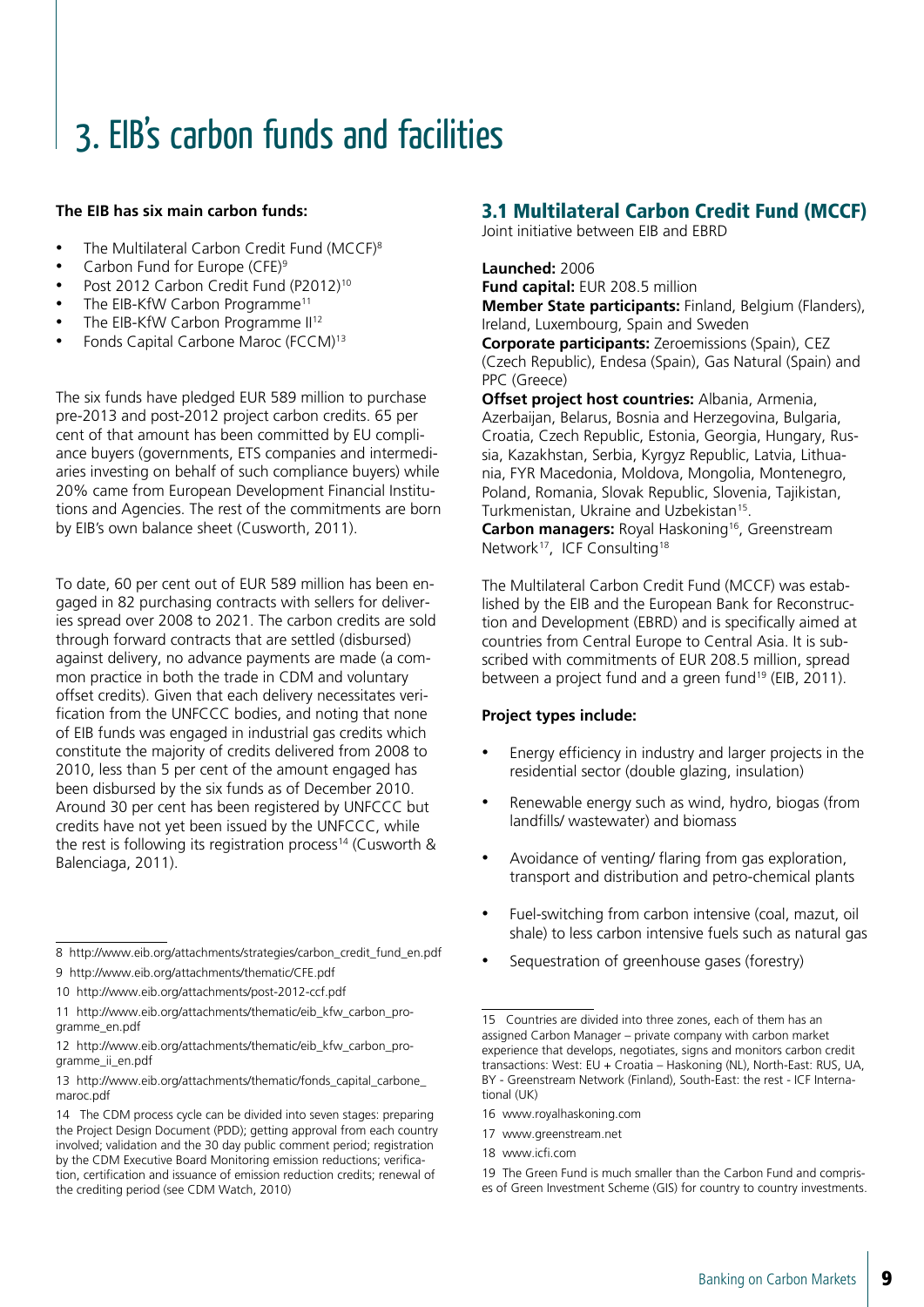The Fund participants are private and public companies, and EBRD and EIB shareholder countries. The companies purchase carbon credits from emissions reduction projects financed by the EIB or EBRD to meet their mandatory or voluntary greenhouse gas (GHG) emissions reduction targets. Eligible projects are financed by the EIB and/or EBRD. The money to purchase the carbon credits generated by these projects is provided by MCCF investors. As shown above, these investors are six EU governments and five EU ETS corporates (neither the EIB nor EBRD have invested in MCCF) (Cusworth & Balenciaga, 2011b).

The MCCF was developed for project-based carbon credits using an intermediate structure involving three independent, private sector companies acting as "carbon managers". While the MCCF Secretariat carry out supervision, the negotiation, contracting and monitoring of carbon offset transactions are outsourced to these independent consultants, each of them covering a specific region. Furthermore, although the carbon managers negotiate the Emission Reduction Purchase Agreements (ERPAs) with the selling project companies, the actual contracting is carried out through Stichting CPI20. Carbon offset credits are only sourced from projects that received financing from the EIB and/or EBRD.

#### **Incentives for engagement in MCCF carbon projects**

The EIB encourages participation by sellers of carbon credits by offering prices for carbon credits that reflect market and project risks and payment up to 50% of carbon finance upfront in hard currency. In certain cases, there is an option to acquire post 2012 carbon credits. Since the EIB rely on consultants, they promote these services as a means to minimise the workload of the project owner including through consultants developing and submitting Project Idea Notes (PINs), Project Design Documents (PDDs) and negotiation of Emission Reduction Purchase Agreement (ERPAs).

Investor confidence is further bolstered with the reassurance of carbon finance expertise in project appraisal and risk mitigation by these two major European financial institutions.

#### Project examples

#### **IF Cement, Ukraine. Joint Implementation**

This project is run by Ukrainian-owned cement producers and a major regional employer that is generating carbon credits by employing efficiency measures at their plant, including: the installation of high-efficiency dust collectors and the introduction of water recycling. The project also supports the 'Energy strategy of Ukraine until 2030' which aims to reduce emissions of sulphur oxides and nitric oxides.

#### **Gas-flaring at Eastern Siberia oil field, Yarakta. Joint Implementation**

In the first of such type of transactions in Russia, carbon credits are being generated by utilising gas which would otherwise be flared at an oilfield in Eastern Siberia. The credits were agreed to be purchased through the MCCF in 2009 (EIB, 2009). The gas, which is flared and is set to be reutilised under this scheme is a by-product of oil extraction. The carbon credits will be bought from Irkutsk Oil's subsidiary, UstKutNefteGas (UKNG). UKNG submitted this gas flaring reduction project proposal to the Joint Implementation Supervisory Committee in order to secure funds to process the gas instead of flaring it (JI PDD, 2010). The project includes the construction of a 30 km gas pipeline, two compressor stations, a gas re-injection well, gas storage facilities and additional power generation. This process claims that it allows some 95 per cent of the total volume of Associate Petroleum Gas (APG) produced over the whole life of the field to be re-used, resulting in significant reduc-



tions of greenhouse gas emissions (EIB, 2009). The crediting period starts on 1 July 2011 and lasts one and half years until 31 December 2012 (BVS, 2010). While the Russian

Federation is the host, Spain, Netherlands and Switzerland are involved in order to receive offset credits (JI PDD, 2010). This transaction was negotiated for the MCCF by Green-Stream Network Plc., which acts as a carbon manager for the MCCF in Russia.

**CDM hydropower, Armenia** – purchasing carbon credits from ten small hydropower plants have been bundled into a single project under the Clean Development Mechanism (CDM) framework.

**OÜ Nelja Energia wind farms, Estonia and Lithuania** – purchasing carbon credits generated via the Joint Implementation (JI) mechanism from wind farms managed by the Estonian investor, OÜ Nelja Energia, wholly-owned by Fre-energy AS. In June 2009 the EBRD provided a EUR 19 million equity investment in Fre-energy, to help support the development of OÜ Nelja Energia's wind farm projects.

<sup>20</sup> Stichting Carbon Purchase Intermediary (CPI) is a special purpose vehicle created to acquire carbon credits for MCCF participants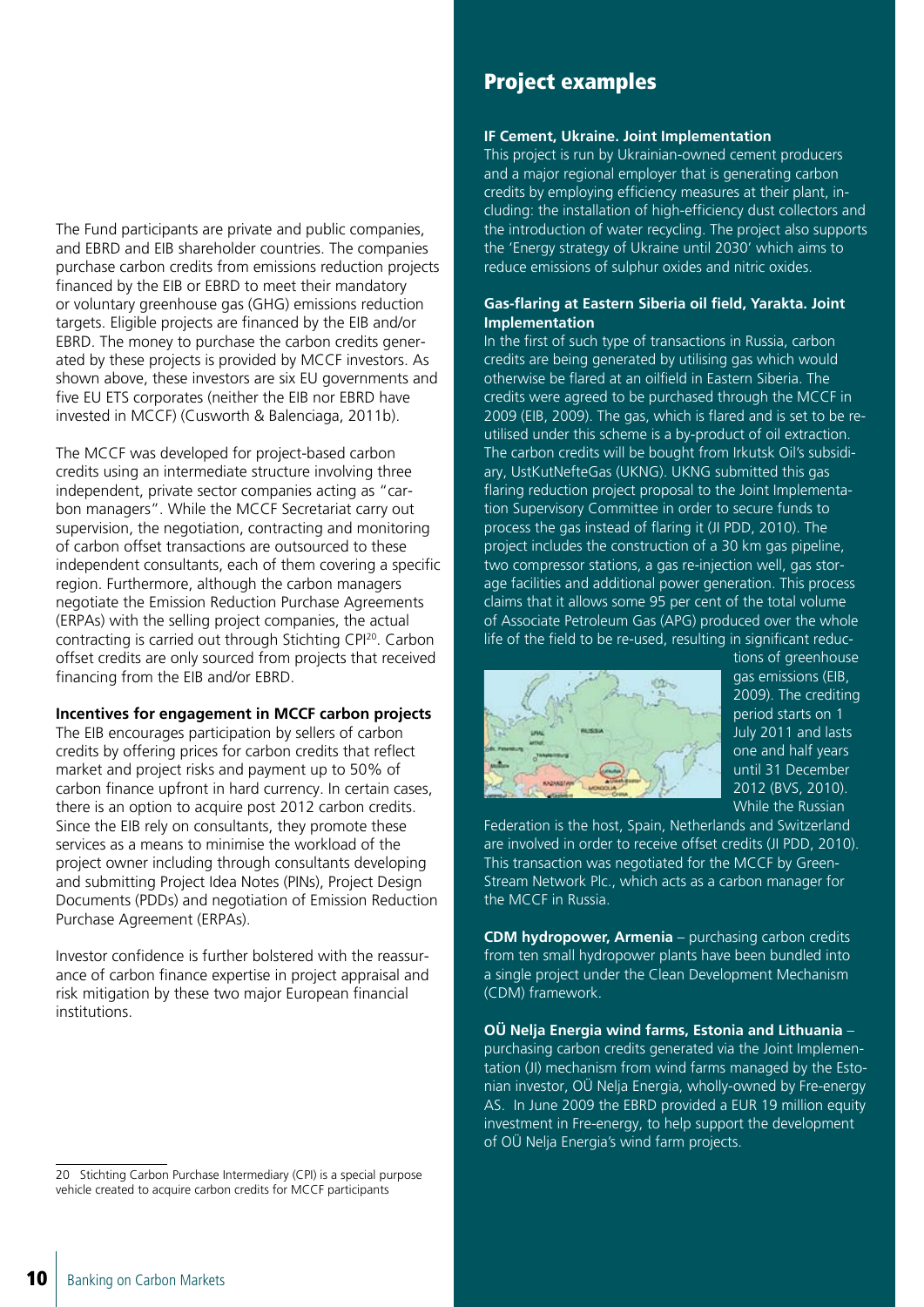#### 3.2 Carbon Fund for Europe

Joint initiative between EIB and World Bank

#### **Launched:** 2007

**Fund volume:** EUR 50 million

**Member State participants:** Fondo Portugues de Carbono, Portugal, Ireland, Luxembourg, Belgium (Flemish Region)

**Corporate participants:** Statkraft (energy company), Norway

**Offset project host countries:** Czech Republic, Egypt, Jordan, Malaysia, Nigeria, Russia, Thailand **Carbon manager:** World Bank

The Carbon Fund for Europe (CFE) was launched in May 2007, when it was fully funded by the above participants. The CFE is designed to help European countries meet their commitments to their Kyoto Protocol targets through the CDM and JI, which are compatible with the EU ETS. The CFE is a trust fund established by the World Bank, in cooperation with the European Investment Bank (EIB). The Fund will purchase carbon credits through the Kyoto mechanisms for climate-related investment projects from either bank's portfolio as well as self-standing projects.

While the World Bank brings its expertise and experience of the carbon market to the CFE, the EIB brings its knowledge of the European economy and its large project pipeline in developing countries. Through the CFE, the two institutions spur on private sector development in the carbon market. These offsets generated from their projects can be used against obligations under Kyoto or for other regulated or voluntary greenhouse gas emissions reduction regimes.

The CFE gives preference to projects with relatively short lead times in order to maximise the generation of credits that could be used up to 2012. The Fund may also purchase carbon credits generated by a project beyond 2012, up to a limit of 40%.

#### **Project types include:**

- Renewable energy such as wind, hydro, solar, fuel switch from fossil to biofuel
- Energy Efficiency in buildings and industriesMethane recovery from landfill or wastewater treatment
- Recovery of natural gas otherwise flared

#### Project examples



**Gas flaring reduction project for JI from the Komsomolskoye oil field in Yamal-Nenets, Russia** that is operated by Rosneft-Purneftegaz (World Bank, 2011c). The

World Bank states that 7,221,456 tonnes of CO2 equivalent will be reduced (World Bank, 2011d). An Emission Reduction Purchase Agreement (ERPA) was signed with the World Bank in 2008.

Denmark has invested in this project for credits to be generated between 1 January 2010 to 31 December 2012. This project is designed to treat and transport gas through a new pipeline and then to sell it to Gazprom (UNFCCC, 2011).

The Project Design Document recognises the severe negative impacts from gas flaring as well as the economic costs from this wastage amounting to US \$13 billion annually, despite the national target to use 95 per cent of associated gas from oil extraction (JI PDD, 2006).

#### 3.3 Post-2012 Carbon Fund

**Launched**: 2008

**Fund volume:** EUR 125 million

**Investors**: Caisse des Dépôts, Instituto de Crédito Oficial, KfW Bankengruppe, Nordic Investment Bank **Carbon managers:** Conning Asset Management (Europe) Limited<sup>21</sup> (Investment Manager) and First Climate (Investment Adviser)22

The aim of this Fund is to support carbon offset project developers to lock in their future carbon credit revenues now (EIB, 2009b). The Post 2012 Carbon Credit Fund supports offsets projects by giving value to their post-2012 emissions reduction and offering purchase of these post-2012 offsets at attractive prices. Existing carbon offset projects are driven by the demands related to industrialised country obligations for emissions reduction under the Kyoto Protocol in the first commitment period, 2008-12.

An international policy regime for emissions reduction and the carbon market after 2012 has yet to be defined: consequently, as 2012 approaches it remains difficult for new projects to attract investors amidst this uncertainty. Therefore, the EIB and its partners, including the World

<sup>21</sup> www.conning.com

<sup>22</sup> www.firstclimate.com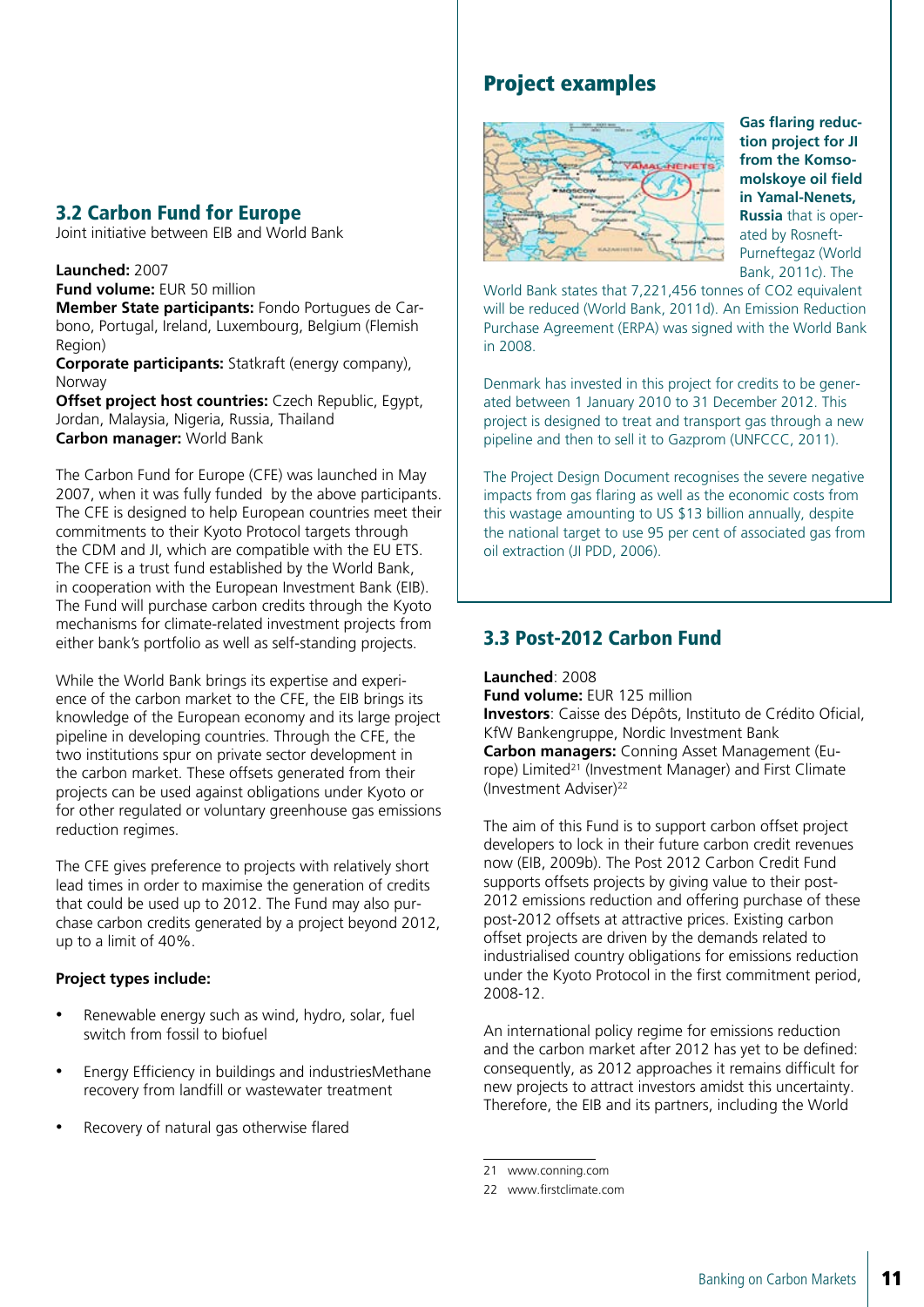Bank, are attempting to instil confidence and shoulder the risk of investments in projects associated with a post-2012 carbon market.

The EUR 125 million available to invest in carbon credits is earmarked exclusively for purchasing Kyoto-compliant carbon credits generated under the CDM and JI after 2012, potentially up to 2020. The Fund is set to sell on the carbon credits if and when the shape of the post-2012 carbon market regime emerges.

Simon Brooks, Vice President of the European Investment Bank (EIB), has emphasised risk reduction as the Fund's key contribution:

"*Our key aim in launching this fund was to facilitate project business after 2012 by offering a solution to the main issues facing project developers: the timely coming into effect and the potential shape of a post-2012 agreement, income levels from future carbon credit revenues, and the availability and reliability of buyers for ERPAs signed in advance. The Fund offers solutions to all these problems... it guarantees to purchase CERs [Certified Emission Reductions] based on current Kyoto regulations, irrespective of any potential changes to the framework in the future and independent of whether an agreement has been reached in time or not.*" (EIB, 2009)

The EIB fails to clarify about what strategy it will adopt if there is no post-2012 regime in place due to failed climate negotiations. COP 17 in December 2011 is the last chance for a global climate regime to be put in place, without a gap as the first period of the Kyoto Protocol ends. Despite the potential failure of the climate talks, the drop in carbon credit prices and volatility of markets, and despite the wide recognition, including among market participants, that project-based offset mechanisms are not suitable to trigger structural change in energyinfrastructure, either at scale or speed needed to prevent runaway climate change, the EU, EIB and World Bank have not stopped supporting new project-based carbon market mechanisms (Reyes, 2011b).

#### 3.4 EIB-KfW Carbon Programme I & II

#### **EIB-KfW Carbon Programme I**

Joint initiative between EIB and KfW (Kreditanstalt für Wiederaufbau)

#### **Launched:** 2008

**Fund volume: EUR 100 million Carbon manager:** KfW (Kreditanstalt für Wiederaufbau)23

For the first tranche the recipients of these emission credits are primarily European small and medium-sized enterprises (SMEs) that do not wish to purchase certificates directly from a project developer but have to fulfil their commitments under the second phase of the EU ETS. The Carbon Programme supports the development of the ETS and the overall carbon offset markets by providing liquidity and assuming certain risks (EIB, 2009).

#### **Project types for the first tranche:**

- Renewable Energy
- Landfill gas
- Coal mine methane, coal bed methane
- Fuel switch
- **Energy Efficiency**
- Carbon Capture and Storage (CCS)
- Land use, land use change and forestry

#### **EIB-KfW Carbon Programme II**

**Launched:** 2009 **Fund volume:** EUR 100 million **Carbon manager:** KfW (Kreditanstalt für Wiederaufbau)24

This mechanism is designed to create the opportunity for selling and purchasing of offset credits under the CDM and JI, but also for credits to be regulated under their post-2012 successor(s) for delivery up to 2020. Offset projects are prioritised in Least Developed Countries (LDCs). Usually the offset credits will already be purchased before project completion directly from the local project companies on the name and account of KfW (KfW, 2011).

#### **Project types:**

- Small energy efficiency
- Renewable projects (landfill gas and coal mine methane)
- Fuel switching in LDCs

#### **Project examples:**

- Hunan Taoyuan Huirenxi Hydropower Project, China: 20 MW25 large hydro, operational from July 2008 Swiss Atmoguard credit buyer (KfW, 2008)
- Chiller Energy Efficiency Programme, India
- Biogas Support programm, Nepal
- Chiller Energy Efficiency Programme, Philippines
- Solar Water Heating, South Africa
- Boiler Modernisation, Poland

23 http://www.kfw.de

<sup>24</sup> http://www.kfw.de

<sup>25</sup> Civil society organisations often define large hydropower as being above 15 MW capacity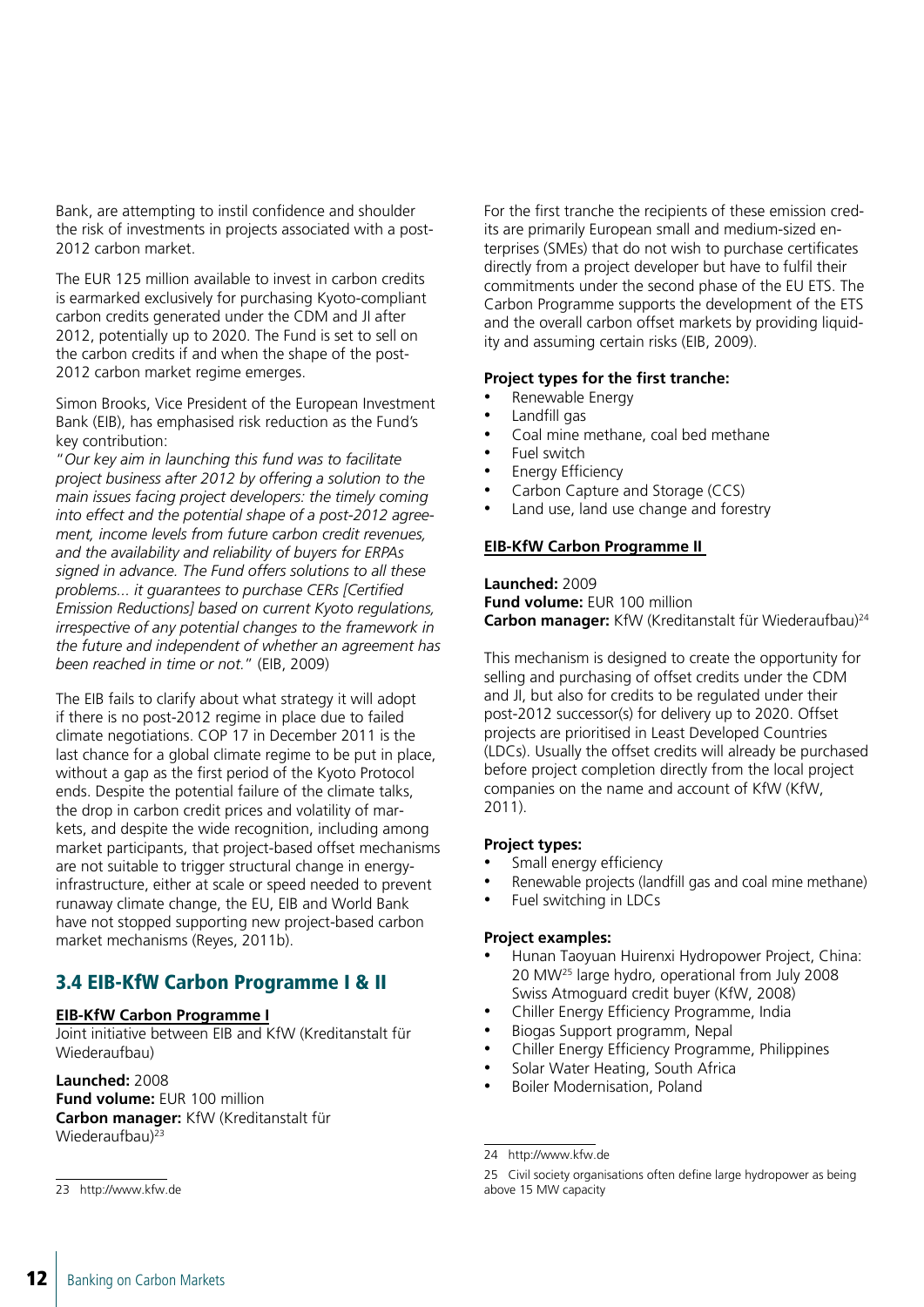#### 3.5 Fonds Capital Carbone Maroc (FCCM)

#### **Launched:** 2009

**Fund Volume:** MAD 300 million (EUR 26 million) **Investors:** Groupe Caisse de Dépôt et de Gestion, Caisse des Dépôts et Consignations

**Carbon managers:** Accès Capital Atlantique S.A. (ACASA)26

The EUR 26 million Fonds Capital Carbone Maroc (FCCM) is dedicated to carbon finance in Morocco. The first carbon fund to be set up in Francophone Africa, its remit is to help Moroccan promoters carry out projects proposed under the Kyoto CDM by acquiring their carbon credits over the period 2008-2017.

#### **Areas covered by FCCM:**

- Renewable energy
- Energy efficiency
- Waste management
- Afforestation and reafforestation

#### **Project examples:**

**Essaouira wind power project (60 MW) in Cap Sim, Morocco.** France and Switzerland are involved parties (UNFCCC, 2011b).

A consortium of European banks and French carbon trader Orbeo have reportedly agreed to buy 2 million U.N.-backed carbon offsets up to 2018 from a Moroccan wind farm project, near Tangiers. The project was developed by Morocco's Office National de l'Electricite (ONE) and UK-based clean energy project developer Camco. It is also connected to the Post 2012 Carbon Fund as credits are to be purchased up to 2018 (Reuters, 2010).

#### 3.6 New Entrants' Reserve (NER) auction fund (NER300)

The New Entrants' Reserve (NER) is a financing instrument managed jointly by the EIB, EC and Member States. It is nicknamed NER300 because Article 10(a) 8 of the revised Emissions Trading Directive 2009/29/EC contains the provision to set aside 300 million permits to pollute in the New Entrants' Reserve of the EU ETS for subsidising installations of innovative renewable energy technology and carbon capture and storage (CCS) (EU Directive, 2009).

The allowances will be sold on the carbon market and the money raised – which could be as much as 4.5 billion EUR if each allowance is sold for 15 EUR – will be made available to projects as they operate (see www.ner300.com). In terms of the geographical spread of the projects, concentrated solar power (CSP) proposals are to be found in the Mediterranean, with over half of these proposals from Cyprus. Geothermal projects have been proposed in central Europe and ocean-related proposals come from countries with access to the Atlantic. Northern European countries dominated the proposals for bioenergy projects (NER300, 2011).

Yet again the EIB's role is dependent upon external consultants, in this case due to the lack of in-house expertise to evaluate the proposals for CCS and renewable energy projects (NER300, 2010). In July 2011, the process began to select carbon exchanges and clearing banks for the monetisation of the 300 million pollution permits for phase 3 of the EU ETS (EIB, 2011).

#### 3.7 Forest carbon offsets

Besides the six carbon funds detailed above, the EIB has recently got active also within newly established and still pilot forest carbon funds. In May 2011, Christopher Knowles, Head of Climate Change and Environment at the EIB stated that he hopes its support for a  $\epsilon$ 250 million climate fund will spur European investments in Reduced Emissions from Deforestation and Degradation (REDD) projects (Point Carbon, 2011). He added that the bank was willing to make a significant investment in forest carbon, despite the fact that the EU has excluded carbon credits from forestry projects in the EU ETS until at least 2020 (Point Carbon, 2011).

In particular, the European Investment Bank is considering a €20 million investment in the €200 million Althelia fund – planning to back up to 25 projects in next three years - and the fund managers are committed to ensure all Althelia's REDD investments are developed in such a way as to be eligible for any future international REDD mechanism or regional mandatory markets, such as in California27.

<sup>26</sup> www.acasa.ma

<sup>27</sup> http://www.carbon-financeonline.com/index.cfm?section=global&a ction=view&id=14051&linkref=cnews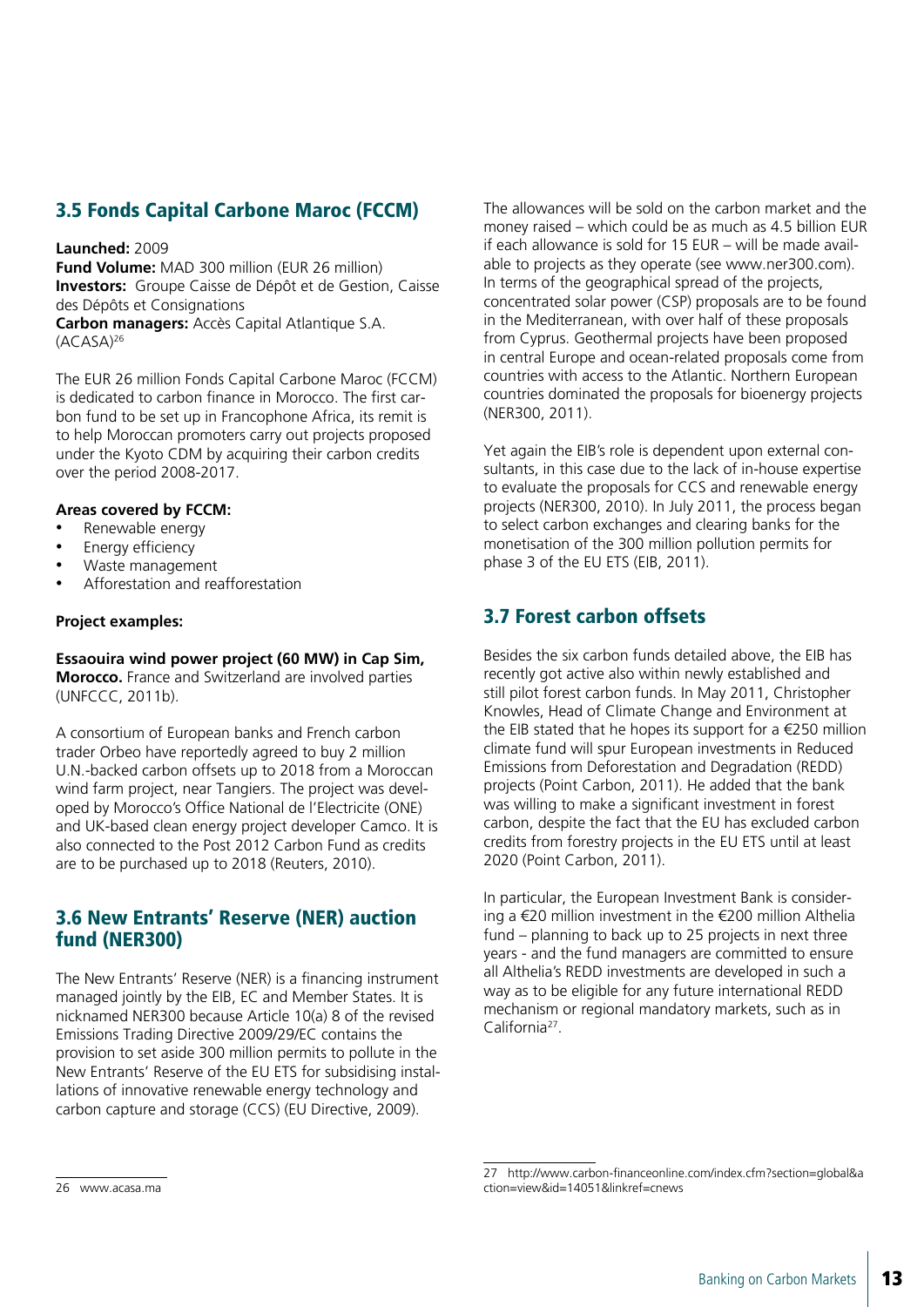#### 3.7.1 Althelia fund

The EIB announced it would be a "cornerstone investor" in the new Althelia Climate Fund, whose objective is to invest in forest carbon and REDD projects through forward purchase agreements and to issue tradable offset credits. The projects, which will be designed according to programmes such as the Verified Carbon Standard (VCS) and UN REDD, are to be located in Africa and Latin America (EIB, 2011e).

The rationale behind the forestry investment is to give confidence to financial institutions in the private sector to invest in forest carbon in a similar vein to its support of CDM projects, particularly since investors are skeptical of forest carbon offsets and are not willing to take on the associated risk (Point Carbon, 2011). As previously outlined, no agreement has been made to include forests into compliance carbon markets but the EIB is also interested in piloting the forest offset projects for the voluntary market to begin with.

Furthermore, the EIB – along with the World Bank and Asia Development Bank – is reportedly issuing a first-ofits-kind 'rainforest bond' which would repay investors based on returns from the ecosystem services provided by the area of rainforest. Bank of America Merrill Lynch (BoAML) is structuring the transaction, which has been under development since 2010. There is an estimated \$10 billion in bonds being issued to date, much of which has come from multilaterals banks (Carbon Finance, 2011).

The bond "would see institutional investors receive returns for monetised ecosystem services including REDD+ credits", referring to credits awarded to projects that reduce emissions from deforestation and forest degradation, and with the 'plus' denoting conservation, sustainable forest management and enhancing carbon stocks (Carbon Finance, 2011). This could result in land grabbing for the privatisation of forests, industrial biofuels, monoculture tree plantations, GM crops and biochar projects.

#### 3.8 EIB's other climate funds

In 2010, in accordance with its role as the main long-term financial institution of the EU, the EIB pledged almost EUR 21 billion for climate finance, which comprised of 29% of its overall annual financing. The majority of these funds, EUR 19 billion, were earmarked within the EU. In countries outside the EU, the EIB financed EUR 2 billion for climate related activities in 2010.



According to the European Commission (EC), this amount is likely to increase further until 2013 due to the agreed increase in the Energy Sustainability Facility from EUR 3 to 4.5 billion and the Commission's proposal

**Photo by Willow, Wikipedia (Creative Commons Attribution-Share Alike 2.5 Generic license)**

to allocate an additional EUR 2 billion until 2013 across different regions for EIB financed climate projects (EC, 2011e:40-44).

The EIB acts a catalyst for investment in climate-related technology with partner institutions within and outside the EU (EIB, 2011d). Broadly speaking, the EIB, other Multilateral Development Banks (MDBs) and larger bilateral Development Financial Institutions (DFIs) have been stepping up their programmes and facilities in the area of climate investments over the last years (EC, 2011e: 40-41).

As Europe's main financial institution, the Bank spurs investment by coalescing a large variety of institutions, stakeholders and financial partners for climate-related investments, blending grants and loans. Furthermore,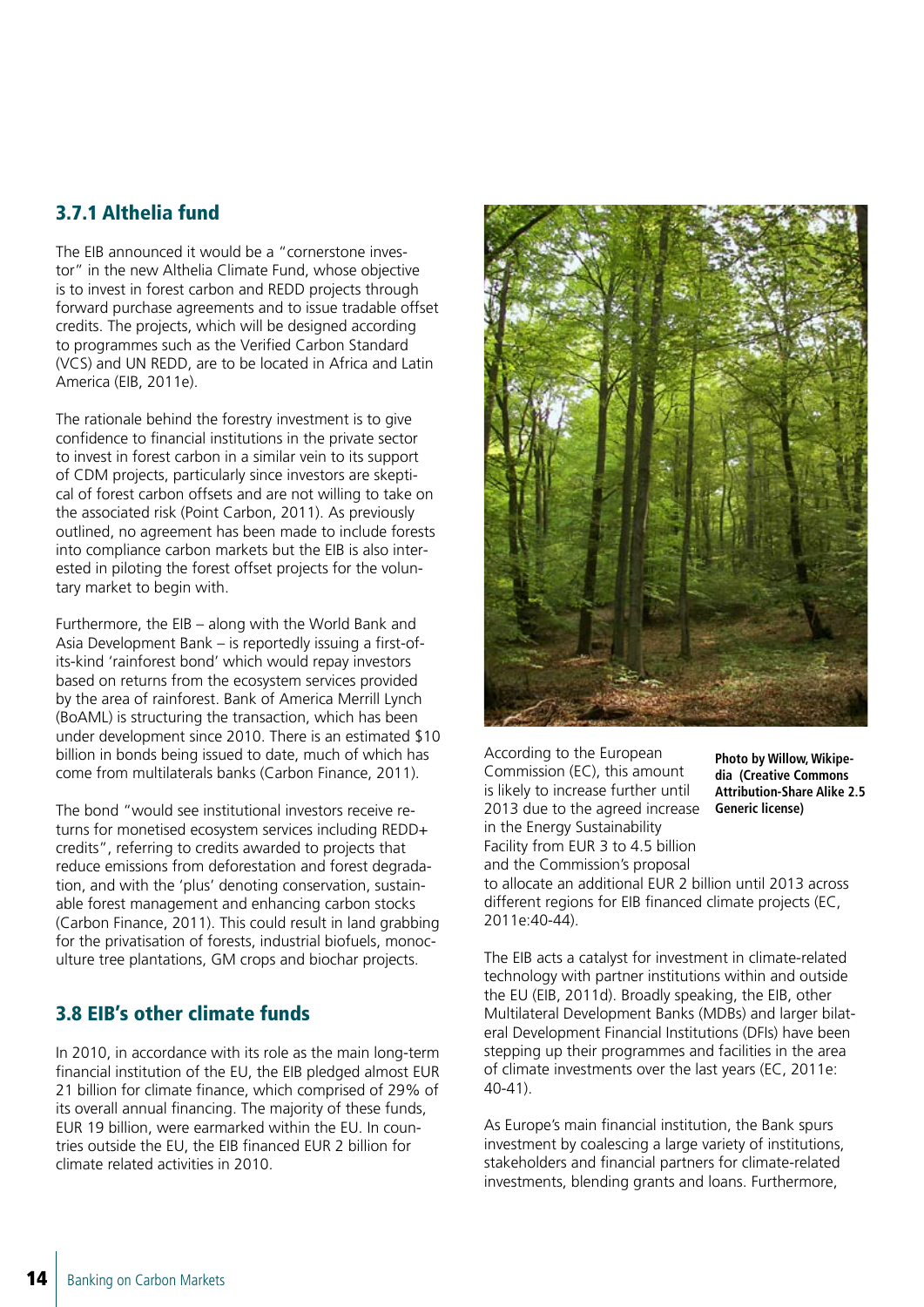the Bank is collaborating with governments, companies and International Financial Institutions to jointly provide finance for mitigation and adaptation initiatives.

As part of its twin approach to consider mitigation and adaptation measures, the EIB states its support for:

- Energy efficiency and renewable energy investments;
- Investments to accelerate the development and dissemination of low-carbon technologies and processes in all sectors (i.e. long-term R&D, early-stage commercialisation and demonstration; clean transport; carbon capture and storage);
- Afforestation and sustainable forest management, the multifunctional benefits of which include both climate change mitigation and adaptation;
- Lending that fosters resilience in sectors which are particularly vulnerable to climate change and to governments and local authorities that need to adapt to climate change (i.e. flood control and drought management measures in the water sector);
- Technical assistance initiatives in a wide range of areas for project development and implementation;
- Development of carbon markets<sup>28</sup> (EIB, 2011g). Some of these activities such as the investment in forestry and energy efficiency including CCS could help to bolster its lending practices to carbon finance projects that generate offset credits from the very same sectors.

Furthermore, the EIB's expertise in risk-sharing in its broader climate finance portfolio could be soon applied to its role in the development of carbon markets. With carbon markets expanding with a complex array of investors and intermediaries being involved, banks like the EIB are taking on some of the risk to help stave off concerns about volatile markets from carbon offset buyers (Lohmann, 2010).

This could lead to the creation of new speculative bubbles, commodity price swings and other hazardous impacts from which governments cannot shield their citizens in our globalised world economy.

#### 3.8.1 Risk-sharing facilities

There is an increasing range of EIB financial facilities to fund renewable energy or low-carbon projects such as the Risk-Sharing Finance Facility (RSFF), which provides investment for research, development demonstration and innovation that face greater risk and more difficulties to seek funding.

The EIB has also widened its range of financing facilities to include sub-investment grade risk where appropriate by making use of resources from an instrument called the Structured Finance Facility (SFF). The SFF can be applied to help finance renewable energies or other types of priority energy projects, such as trans-European energy networks (TENs). 21 of the 30 priority projects are rail schemes, but road, port and airport schemes are also included, despite their potential high-carbon footprint. According to the EIB website, the Commission has an additional priority list of TEN-Energy projects (TEN-E) comprising of a total of 10 electricity and natural gas transportation schemes, ranging from small cross-border power links to transcontinental gas pipelines<sup>29</sup>.

The Bank's risk-sharing finance is characterised by a mix of grants and loans as well as technical support, most often involving partnerships with the European Commission or national authorities (EIB, 2011g).

<sup>28</sup> http://www.eib.org/projects/topics/environment/climate-action/ carbon-finance/index.htm

<sup>29</sup> For more information on the TENs project, see http://www.eib.org/ projects/topics/tens/financing-of-ten-projects/index.htm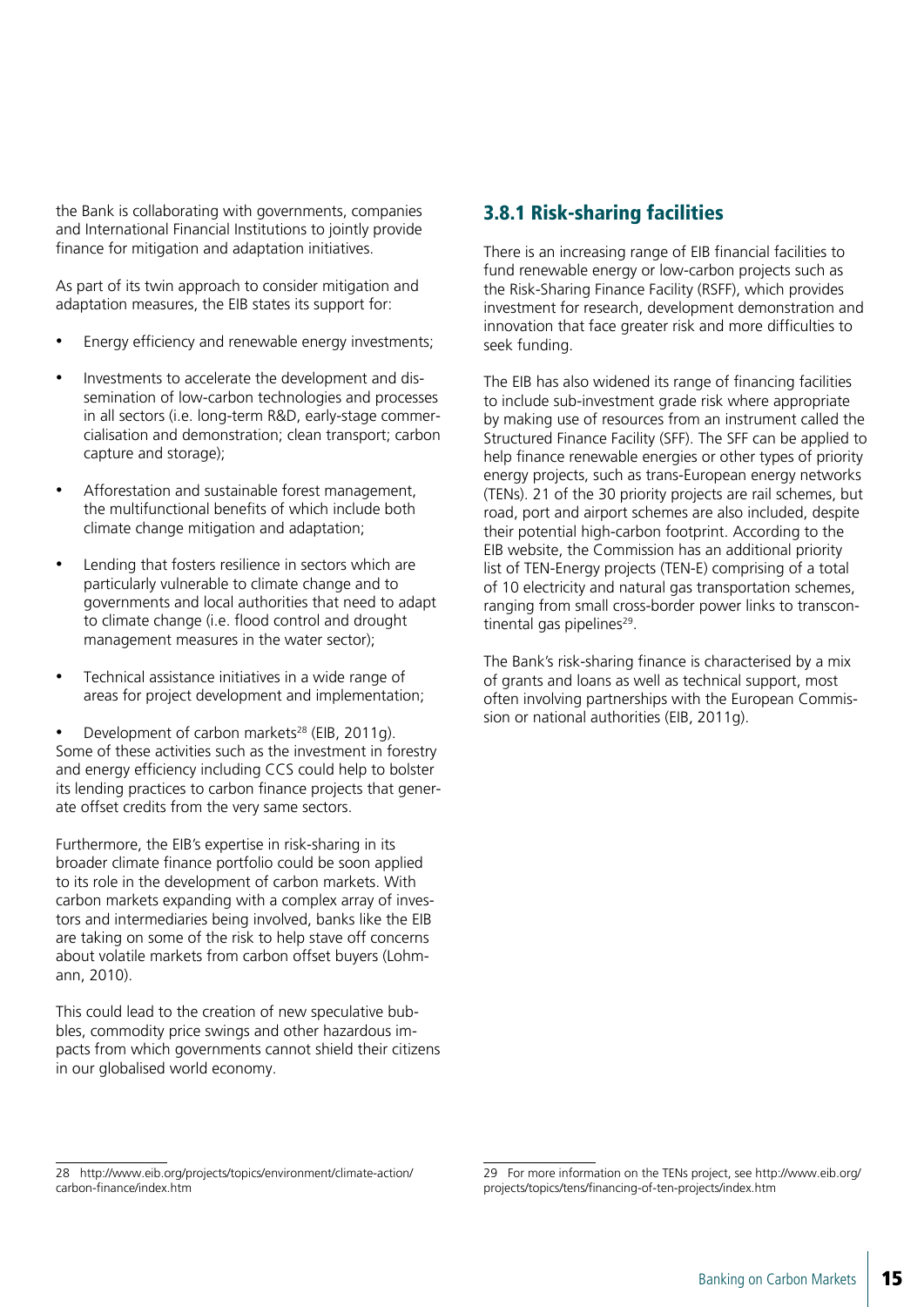### 4. In whose interest?

As highlighted, the EU has shifted towards strongly being in favour of carbon markets and has spurred their growth, which in turn has influenced EU institutions' approach to carbon trading, including the EIB who aligns its mission with the objectives of EU Member States and the EC.

Over the last decade, robust Member State support, corporate lobbying by European industrial vested interests and weak civil society opposition has allowed the EU ETS to come into force and it has now been established as the centerpiece of the EU's climate policy, despite its dramatic failures to reduce greenhouse gas emissions. Its failure has been characterised by its free handouts of permits to major polluters (Carbon Trade Watch & Corporate Europe Observatory, 2011).

Even those engaging in these financial mechanisms have conceded how they have been unable to meet their own criteria. As Peter Atherton (2007) of Citigroup conceded, "ETS has done nothing to curb emissions... [and] is a highly regressive tax falling mostly on poor people."

Asking whether policy goals were achieved, he answered: "Prices up, emissions up, profits up... so, not really. Who wins and loses? 'All generation-based utilities – winners. Coal and nuclearbased generators – biggest winners. Hedge funds and energy traders – even bigger winners. Losers... ahem... Consumers!" (Bond, 2009).

Today, the EU ETS is the largest carbon market in the world and the EIB has adopted the EU position to

try and guarantee a smooth transition for the continued reliance on carbon markets in the post-2012 period.

According to the European Commission: "For projects with commercial potential, EU funds can be used in partnership with the private and banking sectors, particularly via the European Investment Bank (EIB), in order to help overcome market imperfections in the financing of projects and activities of strategic interest to the EU and its citizens." (EC, 2011d:75).

Indeed since the EIB is owned by EU Member States it has

to serve public interest through its financing activities. In 2010, lending for climate action reached EUR 20.5 billion, or almost 30% of all its lending and it claims that "green growth" is a core objective (EIB, 2010). The EIB appears to use a very broad definition of climate finance that, for instance, makes no clear distinction between grants and loans and risks including projects and operations of its portfolio which might turn out to be not so low carbon and transformative as expected.

Yet is the EIB genuinely supporting public interest by supporting low-carbon growth and adaption? Can the EIB's approach to climate finance be classified as genuine climate action? How do the bank's priorities to bolster corporate and national governmental approaches to climate change tally with EU citizens' needs in the climate crisis? And what is the development impact of such EIB investments and initiatives?

#### 4.1 National interest

The EIB's role in carbon finance, including its funds that spur on the EU ETS and carbon offsets, allows EU Member States to avoid real cuts in emissions and the provision of appropriate, public finance for adaptation and mitigation measures in

developing countries

The EIB's role in carbon finance, including its funds that spur on the EU ETS and carbon offsets, allows EU Member States to avoid real cuts in emissions and the provision of appropriate, public finance for adaptation and mitigation measures in developing countries. After seven

years, the EU ETS has not managed to cuts emissions significantly despite all of its promises and increasing public awareness of the dangers of catastrophic climate change (Schiller, 2011).

The EIB has focused its resources on playing a catalytic role to spur on the expansion of carbon markets despite persistent concerns over a post-2012 agreement at the UNFCCC, and the questions over effectiveness of the third phase (2013-2020) of the EU

ETS (Conning, 2009).

This serves the interests of EU Member States that insist in UN climate negotiations that carbon market mechanisms, including the CDM, are necessary for them to be able to meet emission reduction targets through the continuation of the EU ETS (TWN, 2011). As raised previously, there is a surplus of around 970 million of these allowances (that are 970 million of metric tonnes of carbon dioxide equivalent) from the second phase of the scheme (2008-2012), which can be used in the third phase, resulting in the fact that polluters do not need to take any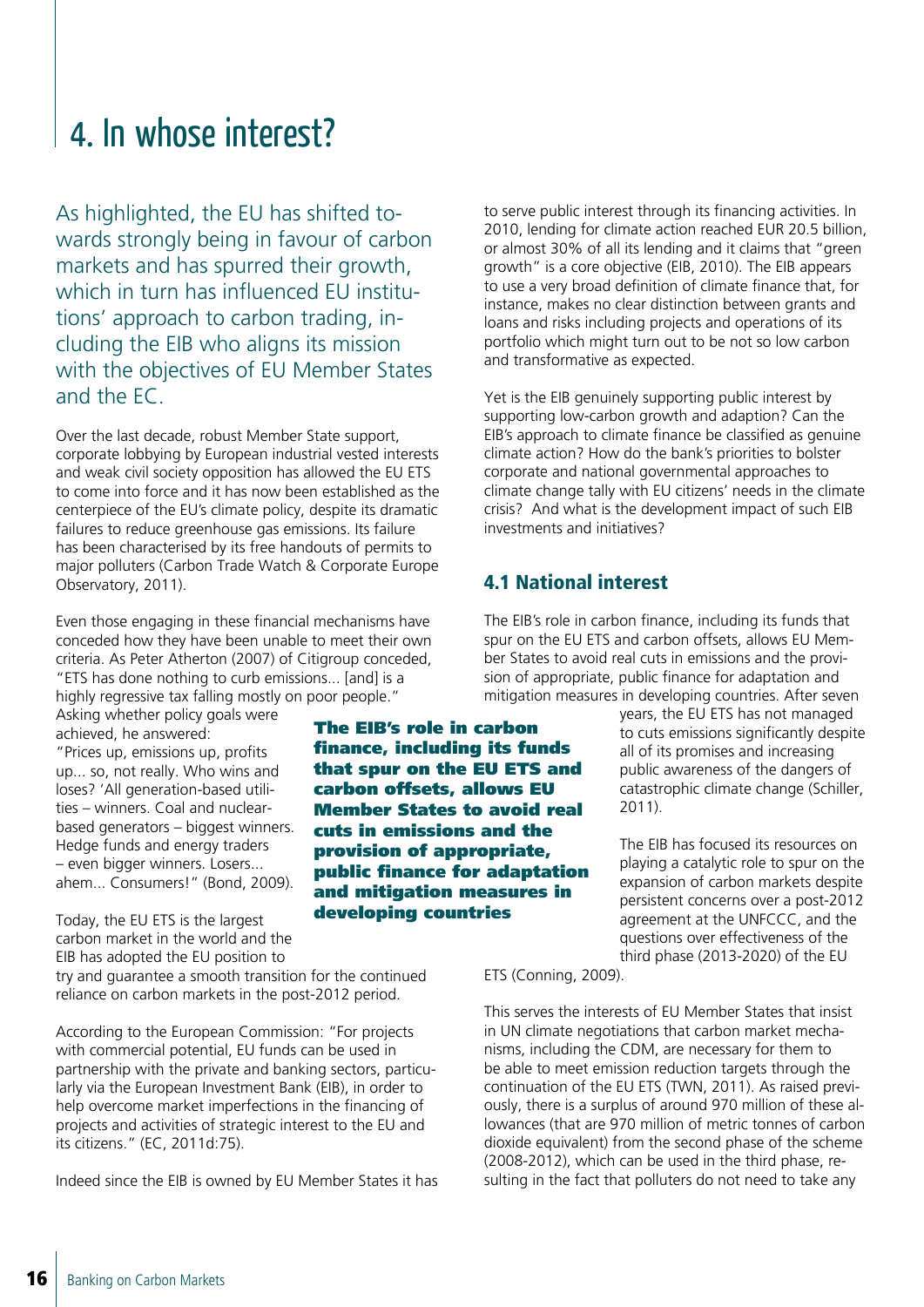domestic climate action until 2017 (Carbon Trade Watch & CEO, 2011).

Promoting the expansion of carbon market, opens up developing countries and poor communities to the vagaries of financial markets (Gerebizza, 2011). This also undermines alternative approaches that could generate finance from the taxation of financial transactions and the shift in public subsidies away from fossil fuels and military expenditure.

Furthermore, the EIB's carbon finance, allows EU member states to dodge their climate finance commitments by allowing them to claim that this support takes place through the EIB that generates finance through the banking system and private investors, thus minimising direct financial support from governments.

This fits squarely with EU national governments' rejection of proposals to match every Euro from EU funds with equivalent state contributions, and a lack of funding being forthcoming for climate finance for developing countries. EU countries were accused of offering loans instead of grants and creative accounting to make climate pledges appear new and additional at the climate talks in Cancun in December 2010 (Guardian, 2010).

To illustrate further, Central and Eastern European Member States in particular have expressed concerns about the burden of climate finance schemes on their state coffers. They are attempting to delegate financial and technological support for developing countries to the private sector instead of harnessing their own resources. A further financial incentive for these countries to champion carbon markets is the allowance of these countries to host three CCS and renewables projects in the EU ETS, rather than the maximum of two originally proposed by the Commission (EurActiv, 2010), thus potentially benefiting more from a reflow of some allowance auction revenues in the third implementation phase of the Kyoto Protocol.

#### 4.2 International Financial Institutions' (IFIs) interest

The EIB is following a similar pattern to its partner, the World Bank, which pioneered its image rebranding to one of green, climate bank. Carbon trading provides a smokescreen to allow IFIs such as the World Bank and EIB to continue fossil fuel lending by claiming these negative climate impacts are being offset through their carbon finance portfolios.

The CDM has already approved projects for methane capture from coalmines and 'supercritical' coal fired power stations, and it is preparing to accept Carbon Capture and Storage (CCS). Gas flaring reduction projects are included within the JI and CDM pipelines (African Biodiversity Network et al., 2011; World Bank, 2007).

This comes against a backdrop of widespread criticism for failed IFI economic policy prescriptions, fossil fuel lending and the marginalisation of local communities as well as the increased public concern over the role of banks and financial sector in the current economic crisis (IPS, 2008; FoE US, 2011).

Beyond the image rebranding to allow continued fossil fuel lending, carbon trading is profitable for IFIs and provides them with a new source of income. The World Bank's portfolio totals more than EUR 1.7 billion (US \$2.5 billion) and the EIB's is EUR 589 million (World Bank, 2010; Cusworth & Balenciaga, 2011). Furthermore, there will be further capital investment through EC grants linked to EIB funding.



The World Bank focus on facilitating carbon finance investment conforms to that of the EIB including the priority focus on the continuation of the CDM in the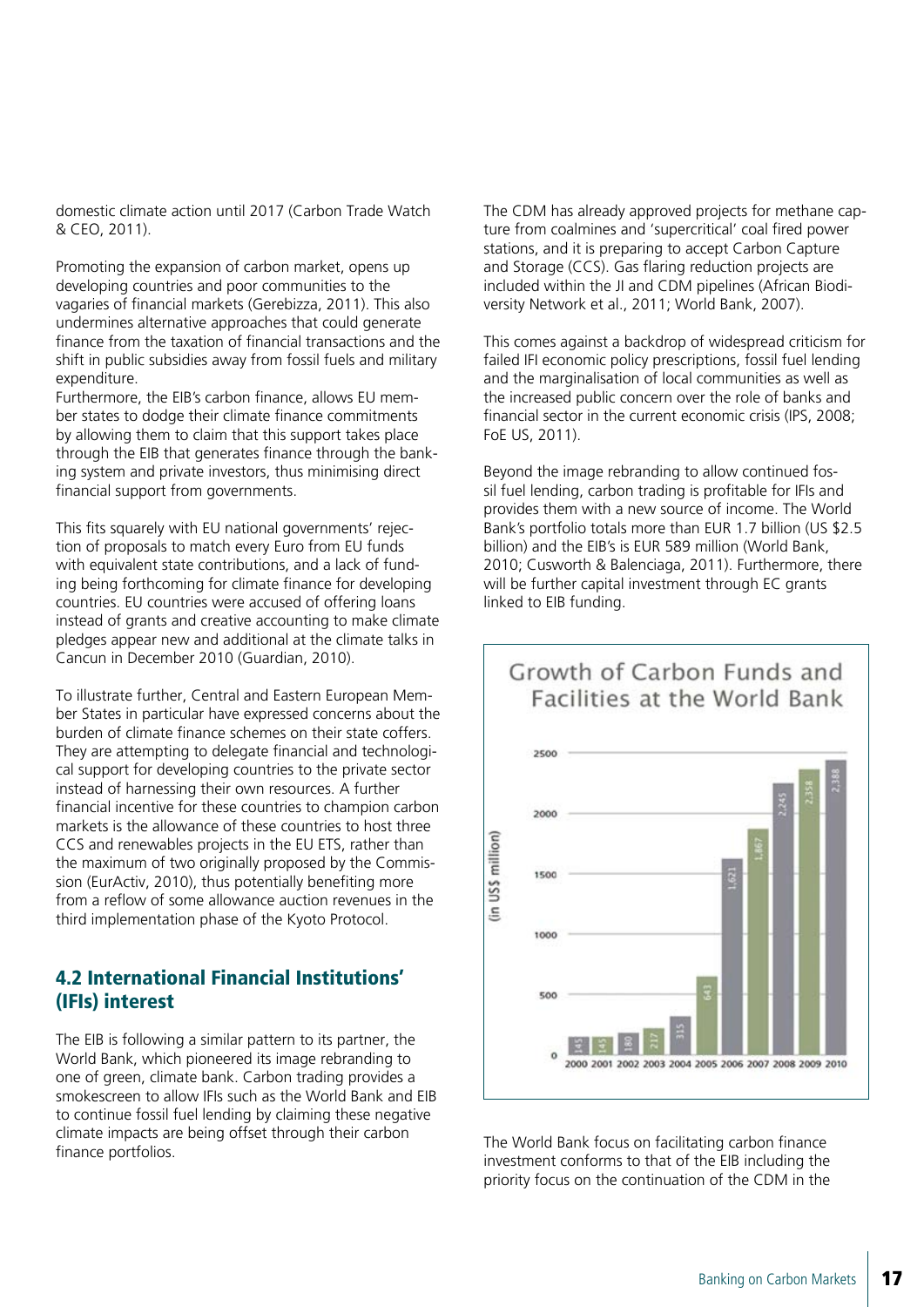post-2012 period. This has to be put in the context of their efforts being weakened by the breakdown of carbon trade schemes in Japan, Australia, the US and South Korea as well as scandals surrounding VAT fraud and the ban of EU ETS carbon offsets related to CDM industrial gas projects from 2013 (World Bank, 2011).

However, hope for carbon markets is still being pursued through an expanded CDM and a new REDD mechanism – with or without a Kyoto Protocol – in order to support industrialised countries meeting their quantified emissions reduction objectives. Furthermore, the establishment of the Green Climate Fund at the UN climate talks in Cancun – with the World Bank named as initial trustee and a formal agreement for the mobilisation of \$100 billion – opens the door for the World Bank to leverage carbon finance (World Bank, 2011).

The EIB already collaborates directly with the World Bank in the Carbon Fund for Europe and has followed its lead

as a pioneer of market mechanisms being the key solution to fossil fuel lending and concomitant climate change.

#### 4.3 Corporate interest

More and more corporate investors and intermediaries are cashing in on carbon markets. Among the largest buyers of UN offset credits today are financial-sector speculators, Wall

Street or City of London financial firms such as Goldman Sachs, Barclays Capital, Deutsche Bank, BNP Paribas Fortis, Citigroup and JP Morgan Chase. This is not surprising when you consider that in the first half of 2008, 99 per cent of carbon market transactions were in derivatives (Lohmann, 2010).

What is more visibly apparent with regard to the EIB's carbon funds is the dominant role played by corporate consultants who manage these funds and pro-carbon trading lobbies operating in Brussels.

The EIB's operations are reliant on consultants including the carbon managers of their funds. For MCCF, the

What is more visibly apparent with regard to the EIB's carbon funds is the dominant role played by corporate consultants who manage these funds and pro-carbon trading lobbies operating in Brussels

carbon managers are, Royal Haskoning<sup>30</sup>, Greenstream Network<sup>31</sup>, and ICF Consulting<sup>32</sup>. For FCCM, the carbon manager is Accès Capital Atlantique<sup>33</sup>. For the Post-2012 Fund, the portfolio manager and the carbon adviser are Conning Asset Management<sup>34</sup> and First Climate<sup>35</sup> respectively. For the two EIB-KfW funds, the manager is KfW while the World Bank manages CFE.

If this outsourcing indicates the bank's ability to manage these funds, it highlights that the expertise is evidently lacking internally. Why has the Bank opted to initiate these funds that are highly profitable for consultant managers but are removed from its own areas of expertise? Why are funds directed towards consultants who are able to profit from policies that do not even constitute genuine climate action?

It should be recalled that there are over 15,000 professional lobbyists that operate in Brussels, a large majority representing business interests and not subjected to

> ethical and transparency rules (Alter-EU, 2011). A key lobbying group that strives to influence European and global carbon markets is the International Emissions Trading Association (IETA) – a group of 176 transnational financial, law, energy and manufacturing corporations including Goldman Sachs, Morgan Stanley, Deutsche Bank, Citigroup, Chevron, ConocoPhilips, Shell, Total, Petrobras, Endesa, Mitsubishi, Duke Energy, Standard (Lohmann, 2010).

This undue influence from powerful lobbyists undoubtedly shapes EU political processes and institutions, including the EIB, towards gearing their policies to serve the interests of corporate-dominated sectors.

Corporate polluters have effectively been subsidised with billions of Euros through the over-allocation of ETS permits. This amounted to a surplus of around 970 million of permits to pollute worth EUR 6.5 billion during the second phase of the scheme (2008-2012) (Carbon Trade Watch & Corporate Europe Observatory, 2011). This not only allows polluters to profit from EU climate policies rather than been held to account for damaging

- 31 www.greenstream.net
- 32 www.icfi.com
- 33 www.acasa.ma
- 34 www.conning.com
- 35 www.firstclimate.com

<sup>30</sup> www.royalhaskoning.com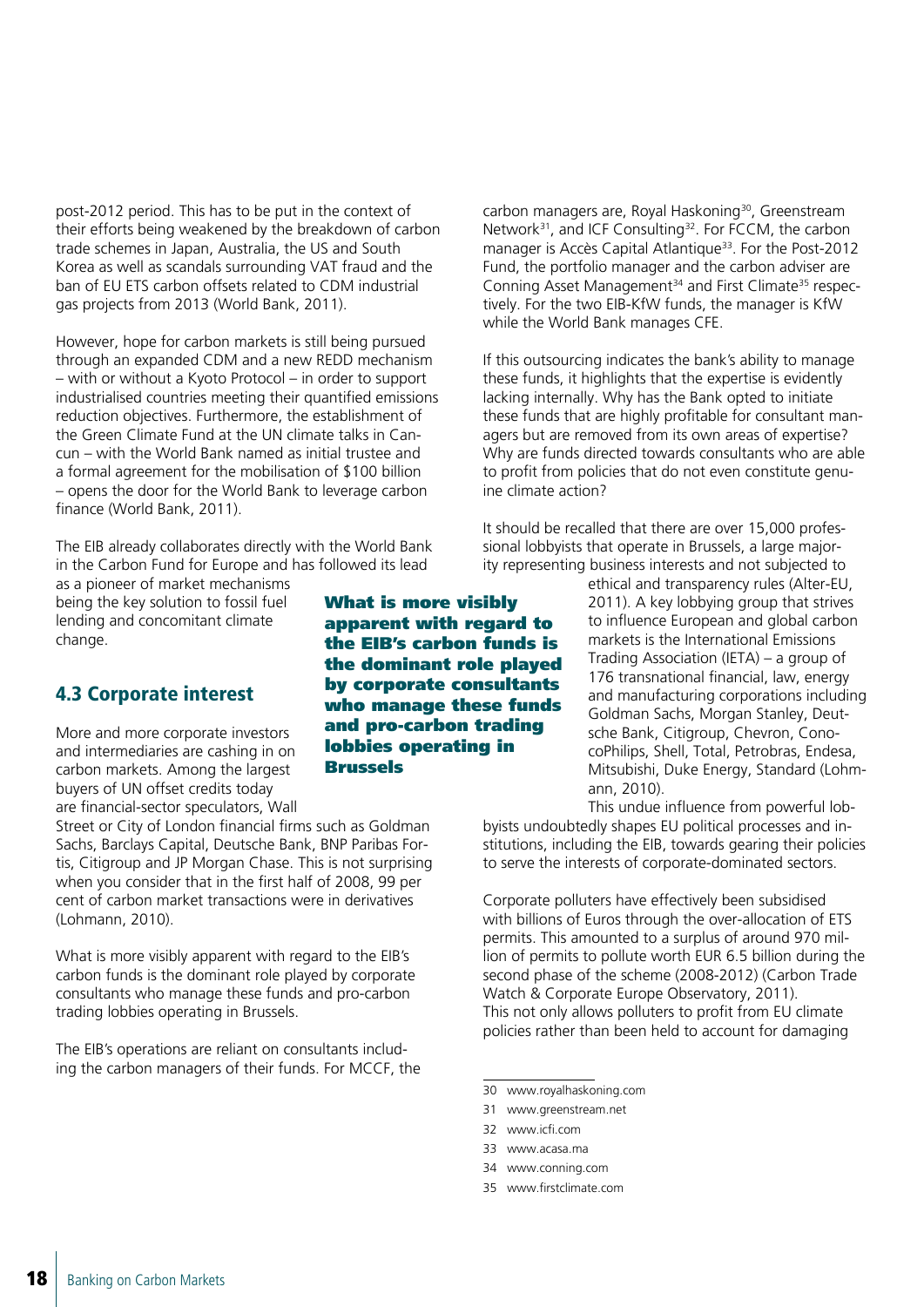activities but chemical, iron and steel corporate lobbyists are also attempting to weaken EU emissions reduction targets. Mitigation actions have been so severely undermined by the ETS that EU Member States need not take climate action domestically until 2017 (Carbon Trade Watch & CEO, 2011).

#### 4.4 CDM and JI offset projects: reversing the polluter pays principle

Despite the EIB propping up carbon markets through the CDM and JI, the bank does not keep or disclose a full list of supported projects, the volumes of finance involved or the fees it and the consultants involved charge for managing these funds. The EIB also do not disclose a record of funds disbursed in order to protect commercial confidentiality of their partners in the funds, and of the sellers of carbon to the funds, which the EIB claim might be compromised by the release of information that allowed the price paid to be deduced, as outlined in Section 5.2.3 in their Transparency Policy<sup>36</sup> (Cusworth & Balenciaga, 2011). However, their carbon funds often refer to the sectors that they support through the CDM and JI, and on occasion there are reference to specific projects. CDM and JI registered projects end up rewarding those companies engaging in destructive practices such as dam developers, chemical and fossil fuel companies, which earn offset credits by cleaning up these practices to a given extent.

As Larry Lohmann has pointed out:

"In the global South, only those companies with the resources to exploit a complex UN regulatory system are capable of producing carbon offset commodities for sale through the Kyoto Protocol carbon market." (Lohmann, 2010).

Moreover this project-based approach is not capable of triggering the transformational energy infrastructure change that is needed to stay well within the EU's twodegrees maximum global warming objective (which however cannot be considered 'safe' in terms of catastrophic climate impacts). Beyond subsidising corporations carrying out destructive practices, diverting finance and preventing real climate action, these projects allow profits to be generated from policies that have resolutely failed to prevent irreversible climate change since they allow polluting activities to continue unabated in Europe (FoE, 2009; Focus on the Global South, 2010). Therefore, the EIB is spurring

carbon intensive patterns in developed countries that buy CDM credits to dodge their obligations.

Furthermore, the carbon market involves financial speculation and it is very difficult to prove the link between emissions reduced and the price paid. By running carbon funds, the EIB supports profit-led carbon finance that is based on imperfect rules. As shown, its carbon funds have very little to do with environmental protection or transition to low-carbon energy infrastructure per se but in actual fact constitute rent-seeking. This diverts spending on a just transition towards sustainable energy infrastructure.

#### 4.4.1 Gas flaring

Under the MCCF, the EIB supports projects that avoid gas flaring. Yet campaigners have argued that this practice has caused severe social and environmental harm, and government intervention should end it and subsequently compensate the affected communities rather than rewarding oil companies with carbon credits under Kyoto mechanisms (Carbon Trade Watch, 2006).

In 2009, the EIB and EBRD's first venture in Russia was to generate carbon credits under the JI mechanism by utilising gas that would be flared at Yakarta, an oilfield in Eastern Siberia, involving Irkutsk Oil. The carbon credits beneficiary is Irkutsk Oil's subsidiary, UstKutNefteGas (UKNG).

Additionally, under the Carbon Fund for Europe, carbon credits are being generated for JI from the Komsomolskoye oil field that is operated by Rosneft-Purneftegaz. Currently some gas is captured for a processing plant and the rest is flared as this saves on infrastructural costs, but causes severe environmental damage (World Bank, 2011c). An Emissions Reduction Purchase Agreement



**Photo © Luca Tommasini, ("Oil for nothing" documentary)**

<sup>36</sup> http://www.eib.org/about/publications/eib-transparency-policy.htm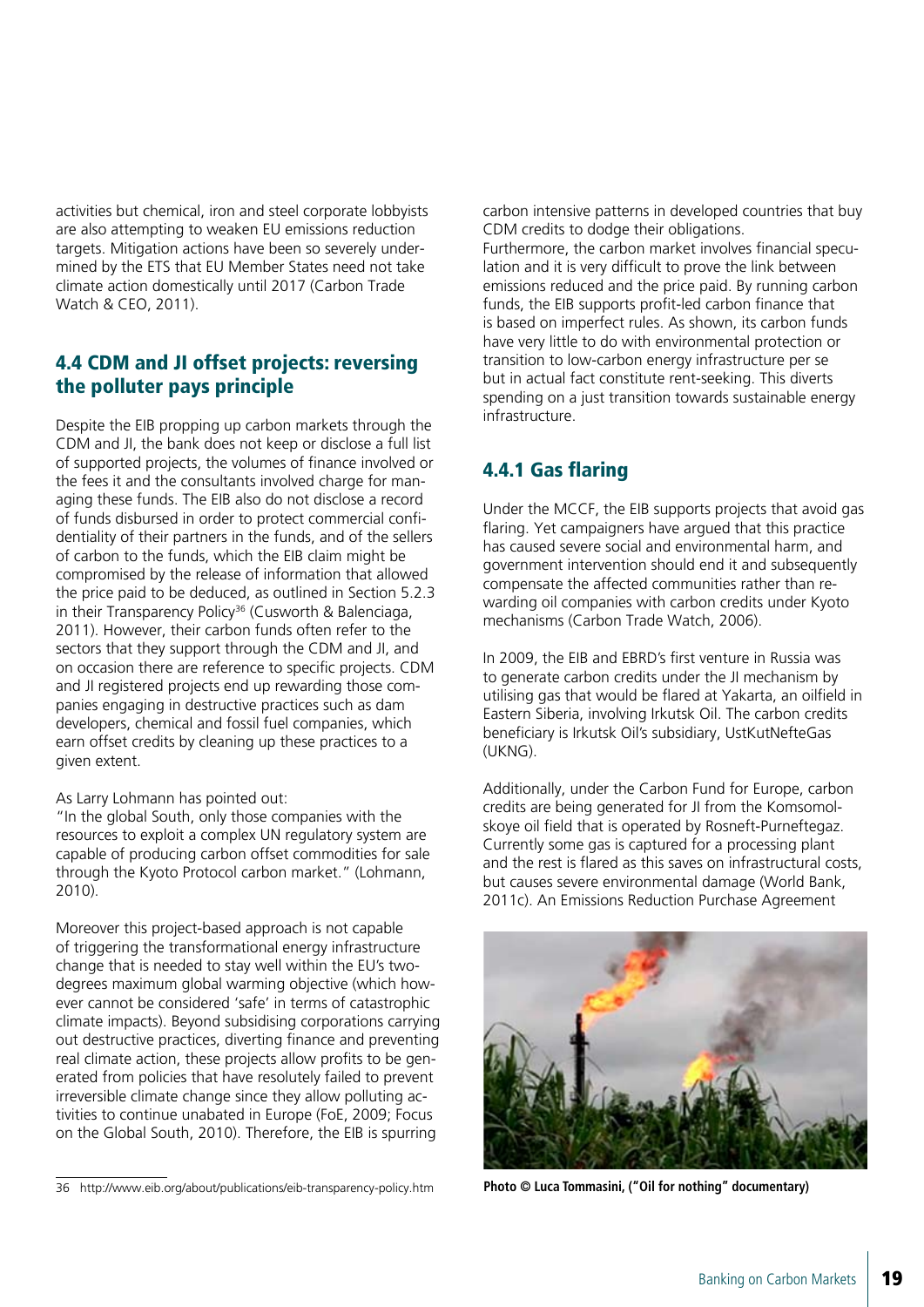(ERPA) has been signed under the Fund in order to establish a gas flaring reduction carbon offset project. Rosneft, which is currently undergoing privatisation, has faced strong criticism for polluting activities including oil spills. Its activities on Sakhalin Island have destroyed the livelihoods of Indigenous Peoples and fisherfolk (Business & Human Rights Resource Centre, 2011; Guardian, 2011). Russia is the single largest source of gas flaring in the world but the government is not enforcing the utilisation of associated flared petroleum gas until 2012 (Irkutsk, 2009). Currently, gas flaring restrictions vary from region to region as the federal Mineral Resource Act, which sets standard license terms, does not require the condition on associated gas flaring and usage to be included in the oil production license or license agreement (World Bank, 2011e). Civil society has expressed concerns over extractive development in the fragile Siberian habitat and land used by Indigenous Peoples, where UKNG is operating (BIC, 2009).

In Nigeria in 1984, the government declared gas flaring illegal but it continues to be standard practice by Shell and other oil companies despite their promises to end this damaging practice (FoEI, 2011). Various deadlines have been imposed by the government and the current deadline is December 2012 (Business & Human Rights Resource Centre, 2011b).

Shell and other companies could potentially receive Clean Development Mechanism (CDM) licenses to reduce gas flaring. The Italian company, Eni, which is 30% owned by the state, is already benefiting from CDM license to reduce gas flaring at the controversial Kwale-Okpai project in Nigeria, where local communities denounce continuation of gas flaring and human rights violations despite the reported emission reductions $\frac{37}{2}$ . The company aims to secure emissions reduction credits through the CDM, by reducing its gas flaring activities in the Congo (Heinrich Boll Foundation, 2009).

#### 4.4.2 Fossil fuel switching

Under the MCCF, carbon credits are being generated from initiatives that switch from coal, mazut<sup>38</sup> and shale oil to natural gas. Again, such moves towards cleaner energy should be introduced without companies being able to claim carbon offset rewards. Furthermore, in the case of natural gas, fossil fuel companies in the US are being

38 Mazut is a heavy, low quality fuel oil.

scrutised as there are increasing concerns over the chemicals used in the process of extraction (FT, 2010). Natural gas is an inherently dirty source of energy, as highlighted in recent research by the US Environmental Protection Agency (EPA, 2011). It is also a fossil fuel and hence, its use at an industrial scale will have to be curtailed along with oil and coal if EU emissions are to be cut by some 90% by mid- century.

#### 4.4.3 Landfill gas

The EIB supply finance for landfill gas projects under its carbon fund portfolio, which represents around 12% of its overall carbon finance (Cusworth 2011). Waste to energy offset projects have been condemned as the demand to fuel power plants can increase flows of rubbish, which cause emissions, in order to generate offset credits. The profits from these credits have allowed destructive businesses to expand their operations that cause further pollution and displacement (See case studies in Focus on the Global South, 2010). Further, local waste-picker communities acting to reduce waste and sustain livelihoods are often sidelined by CDM projects (Gaia, 2010).

#### 4.4.4 Dams

While the EIB has pulled out of the Gibe 3 Dam in Ethiopia in 2010, it has funded large hydropower such as the Ruzizi hydropower project in Rwanda, the Bujagali dam in Uganda and Hunan Taoyuan Huirenxi Hydropower Project in China. The Hunan Taoyuan Huirenxi Hydropower Project is set to generate offsets through the CDM project and is being supported by the EIB-KfW Carbon Programme.

Initially, large hydro was not traded in the EU ETS because many Member States did not accept it due to controversy and only accepted hydro offset credits in compliance with the World Commission on Dams (WCD) recommendations. However, these guidelines have been violated, and hence EU law has been breached under the CDM (International Rivers, 2008; FoEI 2011).

Large dams are highly controversial as they have caused the displacement of 40–80 million people, impoverishing most of them in the process (World Commission on Dams, 2000; Bosshard, 2003; World Bank, 2011b). According to John Briscoe, the World Bank's former senior water advisor, "Big dams account for 10 percent of our portfolio but 95 percent of our headaches." (Bosshard, 2003).

<sup>37</sup> The reality behind EU 'energy security, 2011. http://bankwatch.org/ sites/default/files/energy-security-nigeria.pdf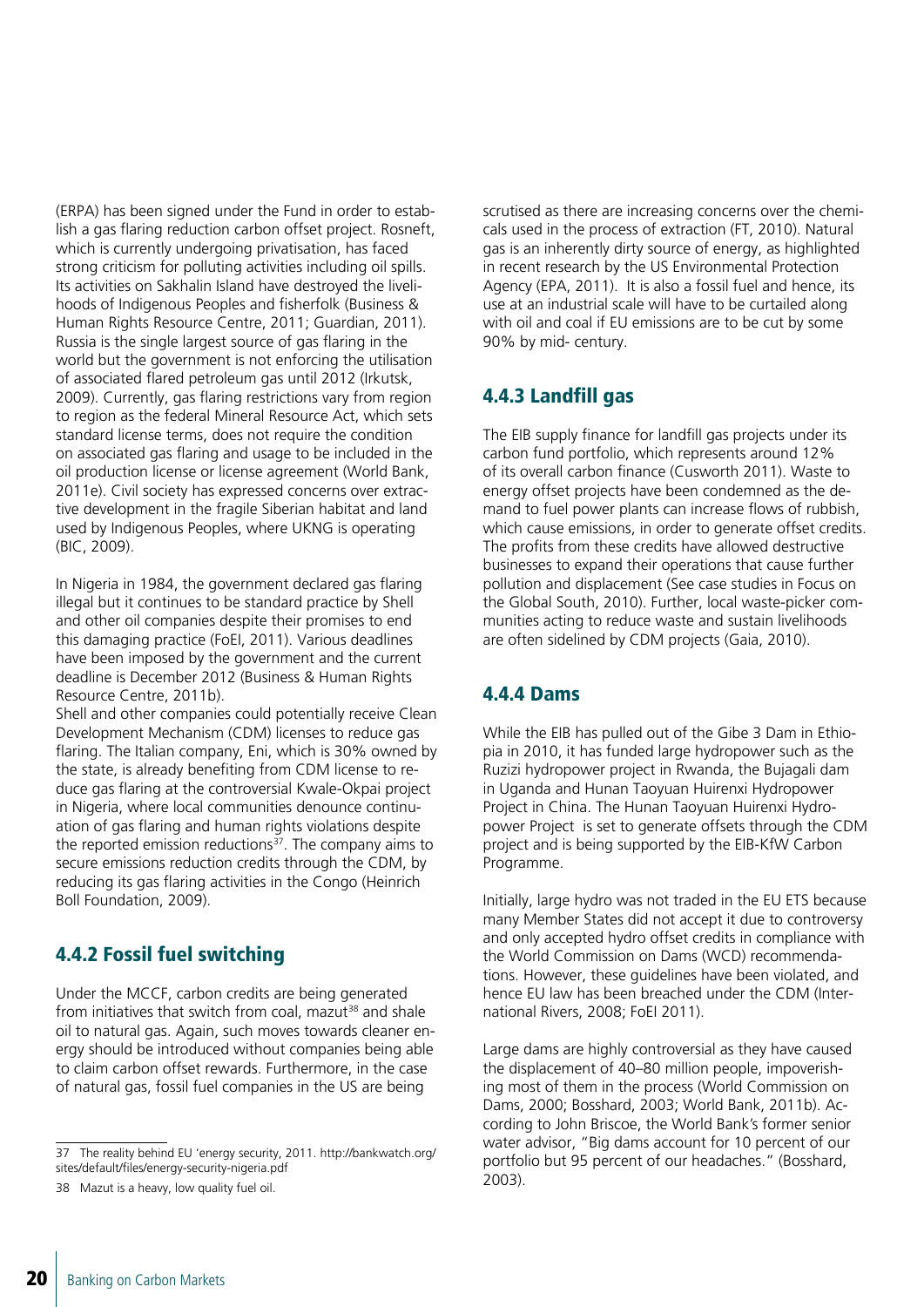Furthermore, dams are a source of greenhouse gases, especially in the tropics. Scientific studies have shown that decomposing organic matter in reservoirs caused by dams has resulted in significant emissions of the greenhouse gases methane, nitrous oxide and carbon dioxide (International Rivers, 2008). Methane emissions from dams currently account for at least 4% of the total global warming impact of human activities, and constitute the largest single source of anthropogenic methane (Lima, 2007).

Dams that have been considered and/ or approved as offset projects under the Clean Development Mechanism (CDM) have had negative health, social and environmental impacts. Moreover, dam breaks in China have killed approximately 300,000 people in China and their development has led to the violent repression of local communities (International Rivers, 2007 & 2008b; Bosshard, 2011).

Further, there is a major issue of dams failing to be additional i.e. that they would not have been built with carbon finance to reduce emissions from a business-asusual scenario (in the case of dams this scenario implies dams replacing other forms of dirtier energy as the CDM classifies hydropower as clean renewable energy). To illustrate, more than a third of the hydropower approved by the Clean Development Mechanism's Executive Board was already completed at the time of registration and almost all were already under construction (International Rivers, 2007).

#### 4.4.5 Land grabbing for monoculture tree plantations

Carbon offset credits are set to be increasingly generated from broader trading in ecosystem services (biodiversity, soil, water etc). Under the CDM, land is being set aside and communities are being forcefully removed in order to make way for monoculture tree plantations.

In Uganda, communities have been displaced from the Namwasa forest by the police and military to make way for large-scale tree planting by the UK-based New Forests Company (NFC) (allAfrica, 2010). In 2008, the EIB proposed to lend EUR 4.65 million to finance a NFC Forestry Project to plant fast-growing eucalyptus and pine trees in order to generate CDM offset credits (EIB, 2008). Luwunga and Namwasa plantations in Uganda are spotlighted in an EIB annual report that boasts of its green credentials (EIB, 2010b). Meanwhile, NFC is taking over more land in Uganda and elsewhere in Africa for plantations and wood products industries (RDB, 2011; IGHE, 2011). The Consultative Groups on International Agricultural Research (CGIAR) highlights how plantations at best store 20% of intact old growth forests, and their expansion has degraded fertile land and destroyed local livelihoods (FoEI, 2008b; Gilbertson & Reyes, 2009).

#### 4.4.6 New land grab threats

The EIB is set to establish a EUR 250 million climate fund to encourage European investments in Reduced Emissions from Deforestation and Degradation (REDD) projects (Point Carbon, 2011).

Friends of the Earth International along with other social movements and NGOs have been warning that REDD policies are set to unleash a global land grab (FoEI, 2008). Oil and energy companies are already profiting from offset projects in the voluntary market and there is a major risk that a global REDD deal for compliance markets could be pushed through at the UN climate talks in Durban, this December (FoEI, 2010; Shapiro, 2010; see www.reddmonitor.org for up-to-date information). Privatising swathes of forests to allow for continued pollution in the North provides lucrative businesses opportunity and a smokescreen for inaction. As the Chief Executive of American Electric Power stated forthrightly in October 2009, if anyone claims that the "only reason American Electric Power wants to [invest in a forest offset project in Bolivial is because it doesn't want to shut down its coal plants, my answer is, 'You bet, because our coal plants

According to the EIB, "Carbon forestry is under consideration but given the lack of clear directions from international negotiations and also with regard to terms of methodologies/ verification/ reporting, EIB is still assessing the best way to participate in this market." (Cusworth, 2011).

serve our customers very cost-effectively.'" (Lohmann,

2010).

There is a risk of widespread land grabbing through the CDM for projects that require large, unpopulated areas of land such as industrial tree plantations and biofuels in Africa. There are proposals on the table at the UNFCCC to widen the range of projects that are eligible for CDM funding and this includes GM crops, biochar and soils as greenhouse gas sequestration projects (African Biodiversity Network et al. 2011).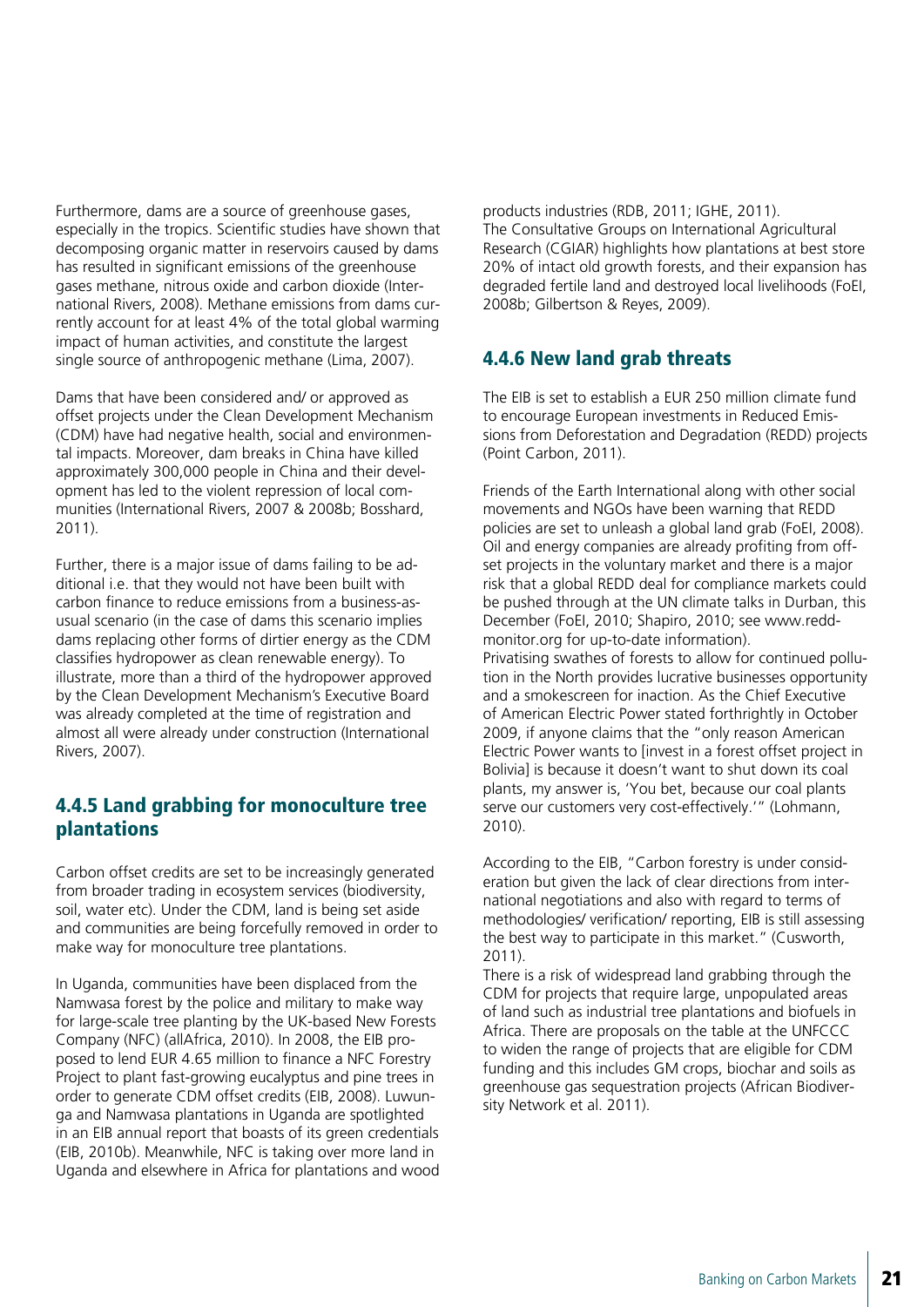### Conclusions: Public interest and genuine alternatives

An increasing body of evidence and on-the-ground testimonies illustrates that addressing the ecological crisis through carbon markets will fan the flames of climate change. In particular, offsets mechanisms, such as the Clean Development Mechanism, can hardly be reformed because they intrinsically justify inaction in terms of real emission reductions by European and other developed countries bearing an historical responsibility for climate change.

Avoiding these market mechanisms and implementing a series of sustainable interventionist measures could tackle instead climate change structurally in order to make a rapid, just transition towards economic and environmentally just societies. Governments must act immediately to put in place economic reforms to instigate a shift in fossil fuel-based industrial, agricultural and transport policies that protect workers and communities. Both alternative financial resources and alternative public policies to the approach based on carbon-markets development exist and should be pursued soon.

Regarding energy infrastructure, savings can be made in the construction of energy –efficient buildings since they account for 40 per cent of energy use in most countries (IEA, 2008). Around 60 per cent of oil is consumed in transport and should therefore be targeted for energy-

saving measures also. Another important measure would be global feed-in tariff programme with the investment of US \$100 billion per year over 15 years, which would make appropriate, renewable energy affordable (FoE, 2010).

Spending priorities should be shifted in light of climate change. Redirecting national budgetary military spending would free up resources to allow climate action plans to be put into practice rapidly. Global military spending reached EUR 1.1 trillion in 2010 and the Iraq war alone

has cost over EUR 2000 billion (SIPRI, 2011), Stiglitz & Bilmes, 2008). The EU's military expenditure totaled EUR 197 billion (US \$285 billion) in 2010 (SIPRI, 2011b).

Spending priorities should be shifted in light of climate change. Redirecting national budgetary military spending would free up resources to allow climate action plans to be put into practice rapidly.



**Photo © Elena Gerebizza/CRBM**

In addition, governments are financing high carbon

infrastructure and the annual global fossil fuel subsidies amount to EUR 487 billion (IEA, OPEC, OECD, World Bank, 2010). The World Bank's coal financing totaled EUR

3 billion for 2010 (FoEI, 2011).

Land use is another major source of anthropogenic emissions. Forestry and sustainable agricultural policies could reduce emissions with measures such as a shift in the EU Common Agricultural Policy to benefit small farmers rather than industrial and fossil-fuel based agricultural production.

More potential government-led initiatives include innovative taxes that could also

redress inequality and poverty. An international Financial Transaction Tax (FTT) that would generates revenue from cross-border financial transactions could create hundreds of billions of Euros in government revenue per year (see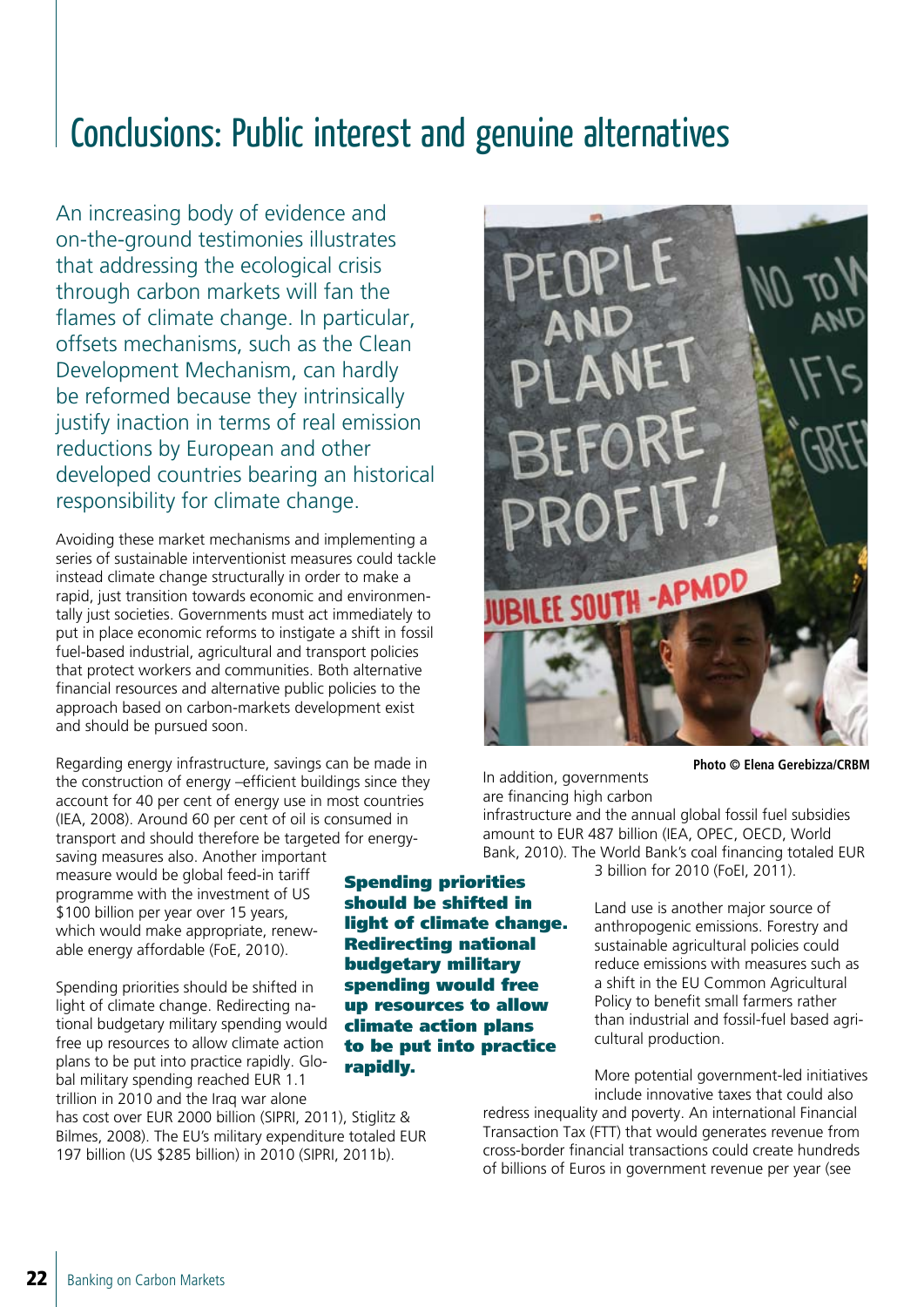www.robintax.org.uk). More generally, mobilising domestic resources is key to give long-term sustainability to climate mitigation and adaptation actions, through taxation and innovative fiscal policies, in order not to generate problems and long-term dependency from international financing as it happened with the aid system in the last decades, with limited results. For instance clamping down on tax avoidance in Europe could save EUR 236-266 billion (FoE EWNI, 2010).

#### 5.1 Time to get onto the right path in the fight against climate change: An urgent need to refocus action within the EU and exit carbon finance

As the largest European public financial institution, the European Investment Bank could and should play a key role in supporting a just transition within European countries, at a time of serious budget constraints all over the EU. Investing with publicly managed resources in actions promoting a truly and democratic low-carbon transition would help making real emission reductions within the EU

and make the European commitments on climate change credible and effective at international level.

Therefore the EIB should stop supporting carbon funds and exit the carbon finance business, while reorienting dramatically its large and existing portfolio toward interventions bringing an added value in a European low carbon transition. This would start by phasing out support for fossil fuel projects and reassess all carbon footprint of EIB portfolio in order to strategically change the

interventions of the Bank in the energy, transport and industrial sector in Europe. In this regard a careful analysis is needed about the systemic use by the EIB of intermediated lending through different types of financial intermediaries, such as large banks and private equity funds, whose carbon record is often unknown or questionable.

At the same time the EIB should review its overall involvement in climate finance as regards its lending to non-EU countries, and in particular developing countries. The lack of internal capacity to perform proper development due diligence, as emerged in the last years (Counter Balance, 2010), and the systemic outsourcing of the management of its carbon and climate funds to external consultants and managers, as detailed in this report, proves that the

The EIB should stop supporting carbon funds and exit the carbon finance business, while reorienting dramatically its large and existing portfolio toward interventions bringing an added value in a European low carbon transition

EIB is not the better equipped and skilled institution for the European Union to scale up its funding for climate mitigation and adaptation action.

The additional commitment in this regard of 2 billion Euro for three years, agreed in 2011 by the European Parliament and the European Commission on top of all existing resources available to the EIB for implementing its lending mandate outside the EU, is highly questionable. To date it is not clear at all how the Bank intends to use these resources and according to which "climate" strategy, given its structural lack of internal expertise and capacity. This has been recently proven once more in the case of the reforestation project carried out by New Forests Company in Uganda with EIB support and related generation of carbon offsets credit<sup>39</sup>. Even though the project is defined as "environmental" by the Bank, it damages local communities and their environment and will not help solving the climate crisis. On this basis it is highly likely that once again additional resources for climate action will be primarily used to prop up carbon markets. Therefore this commitment should be urgently reviewed and possibly eliminate in the definition of the new EIB external lending mandate for the 2013-2020 period.

> At the same time the European Union should prioritize the financial support in developing countries for adaptation through the existing UN Adaptation Fund, and restate its support for the establishment of a Green Climate Fund under the United Nations Framework Convention on Climate Change, to be managed in a democratic and transparent way by institutions and agencies independent from IFIs and other financiers, such as the World Bank and the European Investment Bank. This

request should be carefully taken into account in the context of the upcoming debate at European level of the reset of the insttiutional financing architecture for the overall European External Action.

<sup>39</sup> Oxfam International, The New Forests Company and its Uganda plantations. 22 September 2011, Matt Grainger and Kate Geary, http:// www.oxfamnovib.nl/Redactie/Downloads/Rapporten/cs-new-forestcompany-uganda-plantations-220911-en.pdf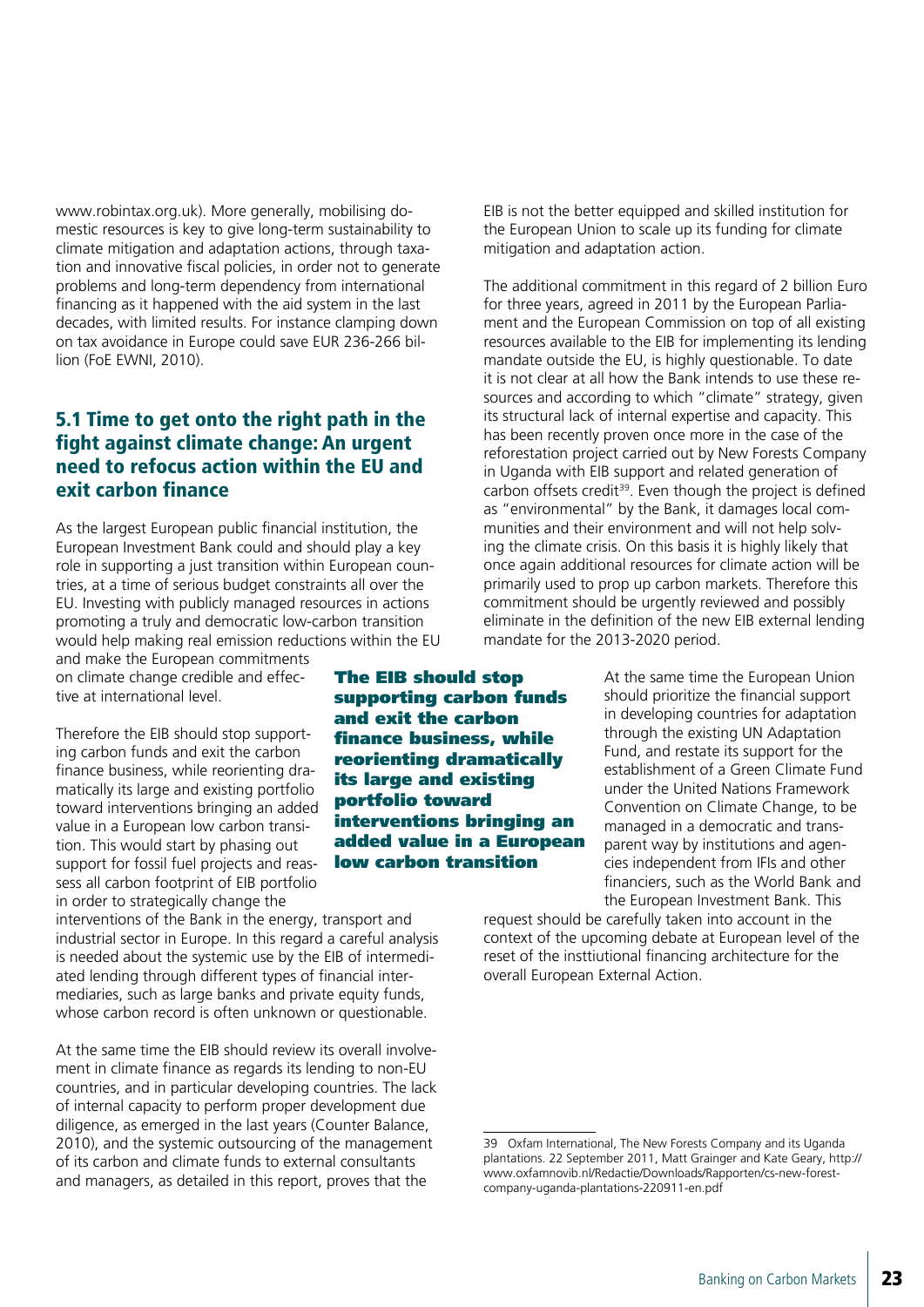### References

African Biodiversity Network et al. (2011). The CDM and Africa: Marketing a new land grab, Briefing by the African Biodiversity Network, Biofuelwatch, Carbon Trade Watch, the Gaia Foundation and the Timberwatch Coalition, February 2011 http://www.africanbiodiversity.org/system/files/PDFs/CDM%20Report\_Feb2011\_lowres.pdf

African Biodiversity Network et al (2011). The CDM and Africa: Marketing a new land grab, African Biodiversity Network, Biofuelwatch, Carbon Trade Watch, the Gaia Foundation and the Timberwatch Coalition, February 2011 http://www.gaiafoundation.org/sites/default/files/CDM\_Briefing\_Feb2011\_lowres.pdf

allAfrica (2010). Encroachers Leave Namwasa Forest, The New Vision, 12 January 2010. http://allafrica.com/stories/201001130470.html

Alter-EU (2011). ALTER-EU reaction to the newly launched joint lobby register: "Transparency Register" does not yet live up to its name 23 June 2011 http://www.alter-eu.org/press-releases/2011/06/23/"transparency-register"-does-not-yet-live-up-to-its-name

BBC (2010) European cities hit by anti-austerity protests, 29 September 2010 http://www.bbc.co.uk/news/world-europe-11432579

BIC (2009). Russia – Extractive Industries, Bank Information Center. http://www.bicusa.org/en/Region.KeyIssues.30.aspx

Bond (2009). Carbon Trading, Space, Time and Eco-Social Contestation, Bond, Patrick http://www.durbanclimatejustice.org/articles/carbon-trading-space-time-and-eco-social-contestation.html

Bosshard (2003). China Dams the World, Peter Bosshard, International Rivers http://www.cdca.it/IMG/pdf/China\_Dams\_the\_World.pdf

Bosshard (2011). China's dam-building will cause more problems than it solves, Peter Bossard, 4 March 2011 http://www.guardian.co.uk/environment/2011/mar/04/china-dams-emissions-carbon-hydropower

Business & Human Rights Resource Centre, 2011. Oil company Rosneft criticised for environmental impacts affecting indigenous people in Sakhalin and Kamchatka – company says it respects the environment [Russia], 13 April 2011 http://www.business-humanrights.org/Links/Repository/1005452/link\_page\_view

Business & Human Rights Resource Centre, 2011b. Government orders to end practice of gas flaring, accessed 3 August 2011 http://www.business-humanrights.org/Documents/Oilpollution/Nigeria/Gasflaring

BVC (2010). Associated Petroleum Gas Flaring Reduction at Yarakta Oil Field, Irkutsk Regions, Russia, Bureau Veritas Certification http://www.irkutskoil.com/files/Determination%20Repot.pdf?PHPSESSID=656b336128778e45e39852df14d12191

Carbon Finance (2011). 'Rainforest bond' aiming to monetise REDD+ credits, 4 May 2011 www.carbon-financeonline.com

Carbon Trade Watch (2006). Groups Slam Nigeria's Submission of Gas Flare Reductions for Carbon Credits, 29 March 2006 http://www.carbontradewatch.org/articles/groups-slam-nigerias-submission-of-gas-flare-reductions-for-carbon-cr-2.html

Carbon Trade Watch (2011). More is Less: a case against sectoral carbon markets, June 2011 http://www.carbontradewatch.org/downloads/publications/NewCarbon-Markets.pdf

Carbon Trade Watch & Corporate Europe Observatory (2011). EU Emissions Trading System: failing at the third attempt, April 2011 http://www.carbontradewatch.org/publications/eu-emissions-trading-system-failing-at-the-third-at.html

Carbon Trade Watch & Corporate Europe Observatory (2011b). Caught in the cross-hairs: how industry lobbyists are gunning for EU climate targets http://www.carbontradewatch.org/downloads/publications/Caught\_in\_the\_cross\_hairs.pdf

Carbon Trade Watch (2011c), More is less: a case against sectoral carbon markets, June 2011 http://www.carbontradewatch.org/downloads/publications/NewCarbon-Markets.pdf

CDM Watch (2010). The Clean Development Mechanism (CDM) Toolkit: a resource for citizens, activists and NGOs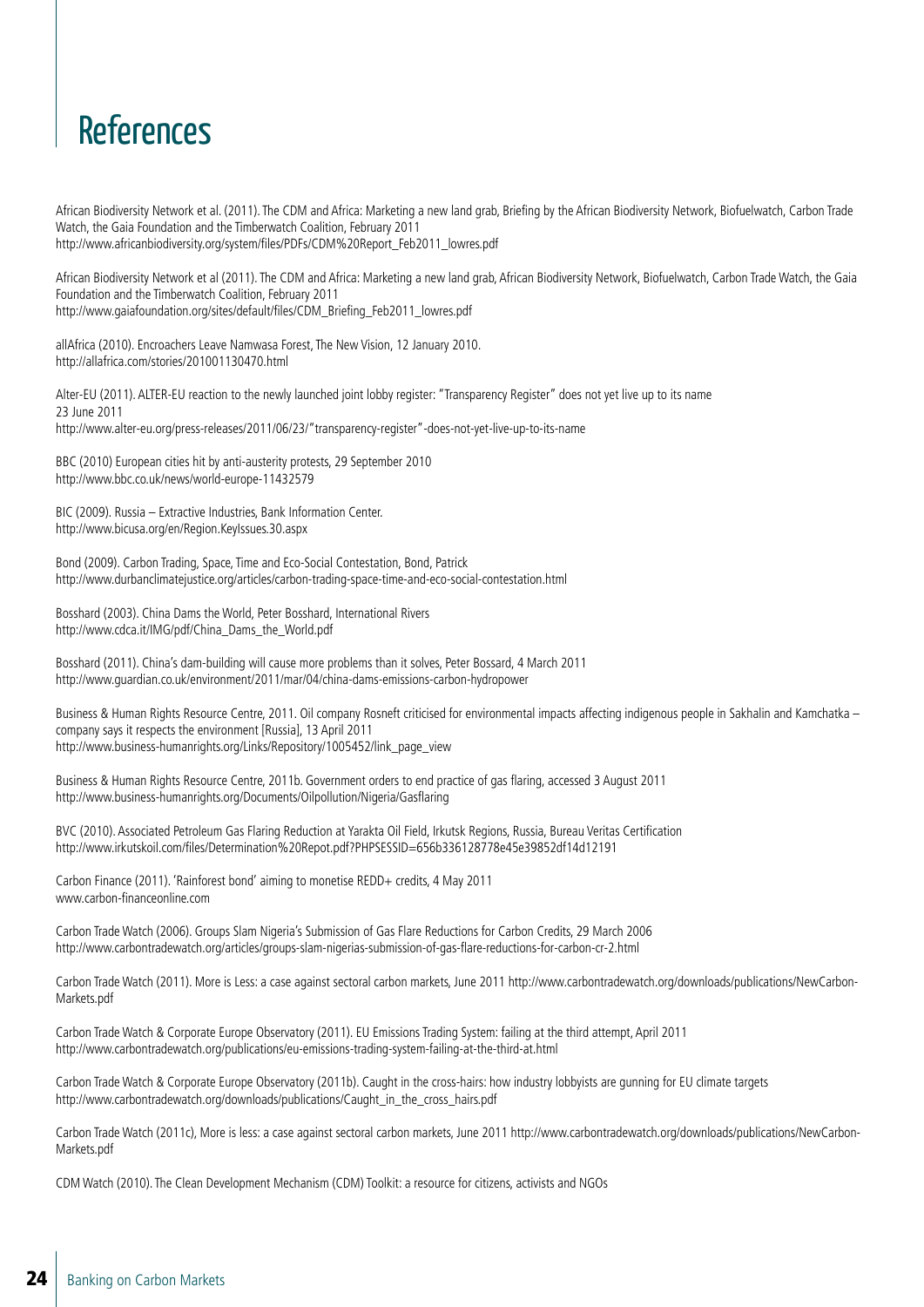http://www.cdm-watch.org/wordpress/wp-content/uploads/2010/04/CDM\_Toolkit.pdf

CDM Watch (2011). CDM Watch: Scrutinizing Carbon Offsets. Accessed 19 June 2011 http://www.cdm-watch.org/

CEO (2011). Exposing the power of corporate lobbying in the EU, Corporate Europe Observatory http://www.corporateeurope.org/climate-and-energy

Conning (2009). Project Developers aim to lock in their future carbon credit, 28 May 2009 http://www.conning.com/about-conning/news/future-carbon-credit.html

Counter Balance (2010). Corporate welfare and development deceptions: Why the EIB isn't fit for EU development work, 28 February 2010, http://www.counterbalance-eib.org/?p=364

Cusworth (2011). Personal correspondence with Oliver Cusworth, Communications Officer, The European Investment Bank, 2 August 2011

Cusworth & Balenciaga (2011). Personal email correspondence with Oliver Cusworth, communications officer, and J.M. Sterlin Balenciaga, Deputy Head of Division at the EIB, 19 July 2011

Cusworth & Balenciaga (2011b). Personal email correspondence with Oliver Cusworth, communications officer, and J.M. Sterlin Balenciaga, Deputy Head of Division at the EIB, 27 Seoptember 2011

EC (2011). Verified Emissions for 2008-2009-2010 and allocations 2008-2009-2010, European Commission. 1 April 2011 http://ec.europa.eu/clima/ documentation/ets/docs/verified\_ emissions\_en.xls

EC (2011b). Commission Staff Working Document, Scaling up international climate finance after 2012, European Commission, 8 April 2011 http://ec.europa.eu/economy\_finance/articles/financial\_operations/pdf/sec\_2011\_487\_final\_en.pdf

EC (2011c). Emissions Trading System (EU ETS), accessed 30 July 2011 http://ec.europa.eu/clima/policies/ets/index\_en.htm

EC (2011d). Communication from the Commission to the European Parliament, the Council, the Euopean Economic and Social Committee and the Committee of the Regions: A Budget for Europe 20-20 – Part II: Policy fiches, European Commission, 29 June 2011 http://ec.europa.eu/budget/library/biblio/documents/fin\_fwk1420/MFF\_COM-2011-500\_Part\_II\_en.pdf

EC (2011e). Commission Staff Working document: scaling up international climate finance after 2012, European Commission, Brussels, 8 April 2011 http://ec.europa.eu/economy\_finance/articles/financial\_operations/pdf/sec\_2011\_487\_final\_en.pdf

EcoSecurities (2007). Policy Brief: REDD Policy Scenarios and Carbon Markets, Ecosecurities, December, www.ecosecurities.com/Assets/23864/pubs%20-%20 redd%20 policy%20brief%20ecosecurities%20(background%20version)\_je%20v1.pdf

EIA (2010). Ethically Bankrupt: World Bank Defense of the HFC-23 Scandal, Environmental Investigation Agency, 23 August 2010. www.eia- international.org/files/ news610-1.pdf

EIA (2010b). UN CDM Acts to Halt Flow of Millions of Suspect HFC-23 Carbon Credits, Environmental Investigation Agency, 20 August 2010. http://www.eia- international.org/cgi/news/news.cgi?t=template&a=609&source

EIB (2008). NFC Forestry Project. 18 December 2008 http://www.eib.org/projects/pipeline/2006/20060582.htm

EIB (2009). Russia: Carbon fund set up by EBRD and EIB in 1st Russian venture, 25 August 2009 http://www.eib.org/about/press/2009/2009-167-russia-carbon-fund-set-up-by-ebrd-and-eib-in-1st-russian-venture.htm?lang=-en

EIB (2009b). Post 2012 Carbon Credit Fund - Project Developers aim to lock in their future carbon credit revenues now, 28 May 2009 http://www.eib.org/about/press/2009/2009-096-post-2012-carbon-credit-fund.htm

EIB (2009c). The EIB-KfW Carbon Programme http://www.eib.org/attachments/thematic/eib\_kfw\_carbon\_programme\_en.pdf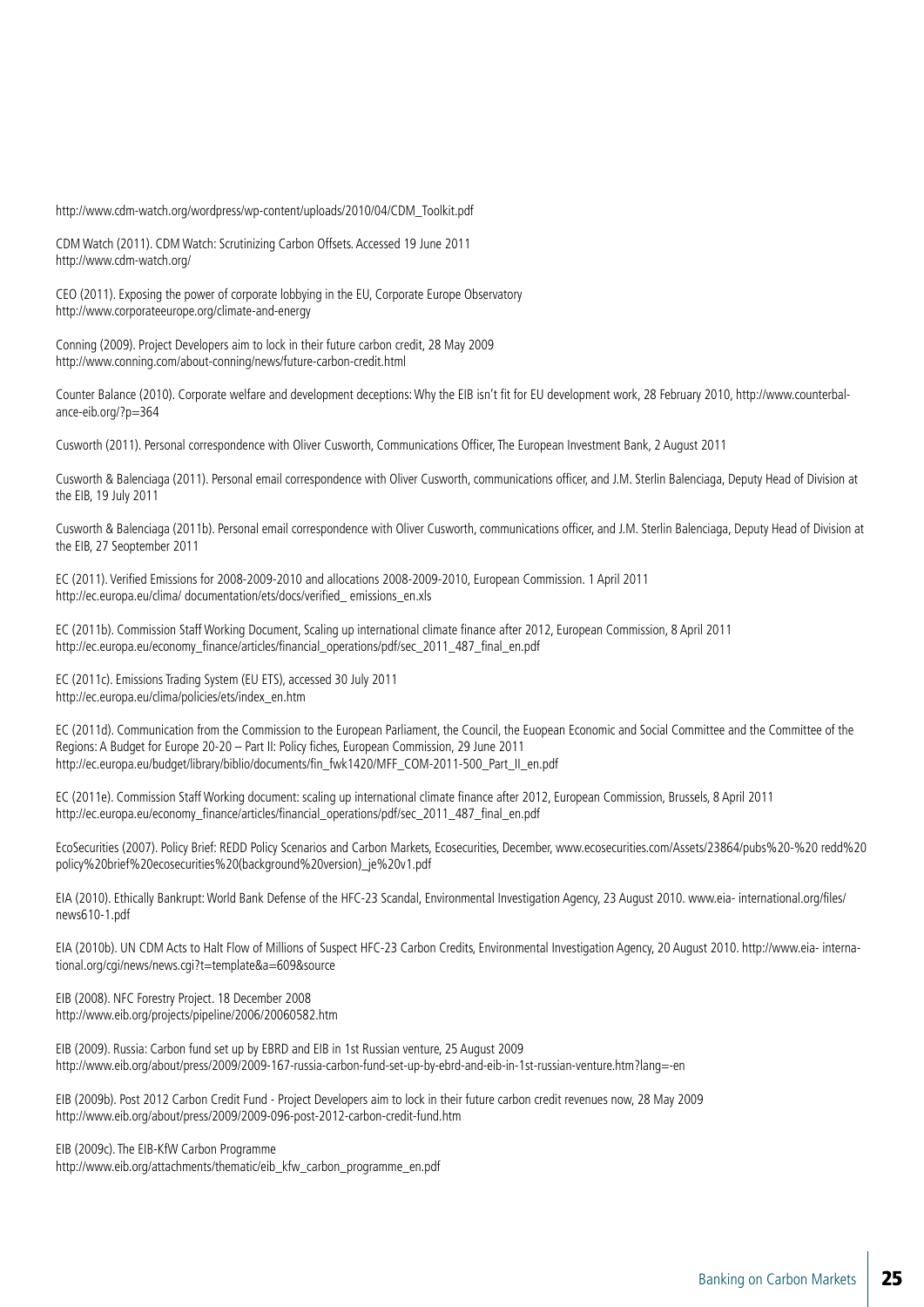EIB (2009d). The European Investment Bank and Carbon Finance, 11 December 2009 http://www.eib.org/eib.org/about/news/the-european-investment-bank-and-carbon-finance.htm

EIB (2010). Activity Report, European Investment Bank, Annual Report 2010 http://www.eib.org/attachments/general/reports/ar2010en.pdf

EIB (2010b). African, Caribbean and Pacific Countries (ACPs) Overseas Countries and Territories (OCTs), Annual Report 2010 http://www.eib.org/attachments/country/if\_annual\_report\_2010\_en.pdf

EIB (2011). Promoting Renewable Energy and Energy Efficiency, European Investment Bank http://www.eib.org/attachments/thematic/renewable\_energy\_and\_energy\_efficiency\_en.pdf

EIB (2011b). Supporting sustainable, competitive and secure energy in Europe, European Investment Bank http://www.eib.org/attachments/thematic/energy\_en.pdf

EIB (2011c). The Multilateral Carbon Credit Fund, European Investment Bank, accessed 15 June 2011 http://www.eib.org/attachments/strategies/carbon\_credit\_fund\_en.pdf

EIB (2011d). Promoting Climate Action. European Investment Bank http://www.eib.org/attachments/thematic/climate\_action\_en.pdf

EIB (2011e). Athelia Climate Fund, European Investment Bank, 16 May 2011 http://www.eib.org/projects/pipeline/2010/20100720.htm

EIB (2011f). EIB opens selection of exchanges and clearing banks for NER 300 initiatives, European Investment Bank, 19 July 2011 http://www.eib.org/about/press/2011/2011-112-eib-opens-selection-of-exchanges-and-clearing-banks-for-ner-300-initiatives.htm

EIB (2011g). Financing operations in 2010, European Investment Bank http://www.eib.org/attachments/general/events/briefing2011\_statistics\_en.pdf

EPA (2011). 2011 U.S. Greenhouse Gas Inventory Report, US Environmental Protection Agency http://www.epa.gov/climatechange/emissions/usinventoryreport.html

EU Directive (2009). Directive 2009/29/EC of the European Parliament and of the Council, 23 April 2009 http://eur-lex.europa.eu/LexUriServ/LexUriServ.do?uri=OJ:L:2009:140:0063:0087:EN:PDF

Euractiv (2010). EU agrees billions to fund renewables, CCS, 4 February 2010 http://www.euractiv.com/en/climate-environment/eu-agrees-billions-fund-renewables-ccs

Euractiv (2010b). Commission teams up with EIB on climate finance initiative, 15 June 2010 http://www.euractiv.com/en/climate-environment/commission-teams-eib-climate-finance-initiative-news-495238

Euxtv (2011), Belgian trade unions protest austerity plans ahead of EU summit, Youtube/ EuxTV, 24 March 2011 http://eux.tv/2011/03/belgian-trade-unions-protest-austerity-plans-ahead-of-eu-summit-4/

FERN (2010). Trading Carbon: How it works and why it is controversial. August 2010 http://www.fern.org/sites/fern.org/files/tradingcarbon\_internet\_FINAL.pdf

Focus on the Global South (2010). Costly Dirty Money-making schemes: The Clean Development Mechanism in the Philippines, June 2010 http://www.focusweb.org/sites/www.focusweb.org/files/CDM%20Web%20version%20lowres.pdf

FoE Europe (2011). Demand Climate Justice, accessed 29 July 2011 http://www.foeeurope.org/climate/index.htm

FoE EWNI (2009). A Dangerous Distraction, Why Offsetting is Failing the Climate and People: the evidence, Friends of the Earth (England, Wales and Northern Ireland), June 2009 http://www.foei.org/en/resources/publications/pdfs/2009/why-offsetting-is-failing- the-climate-and-people/view

FoE EWNI (2009b). The Evidence Against Carbon Trading and for Real Solutions to Avoid a Climate Crunch, Friends of the Earth (England, Wales and Northern Ireland) November 2009 http://www.foe.co.uk/resource/reports/dangerous\_obsession.pdf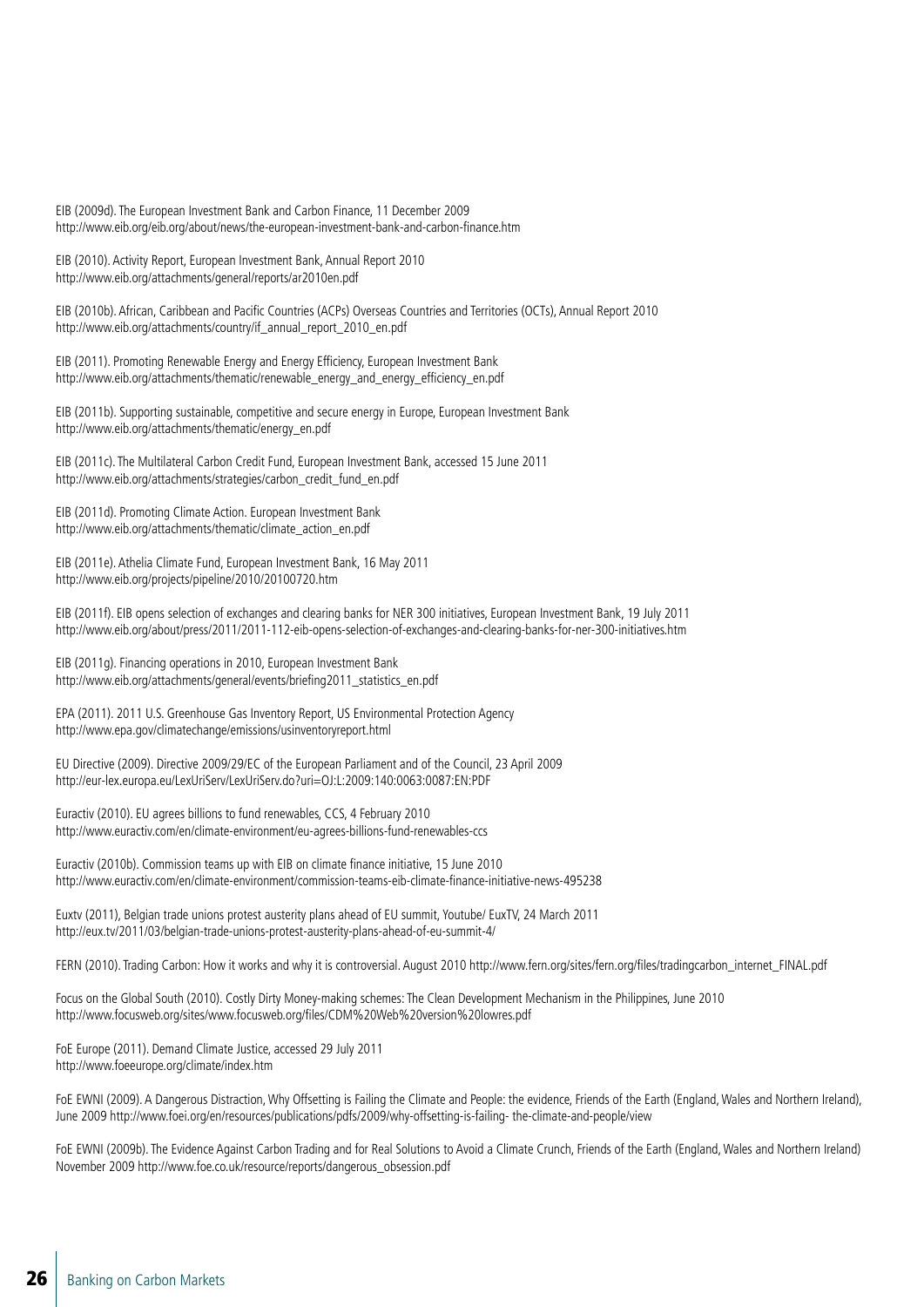FoE EWNI (2010). Clearing the air: Moving on from carbon trading to real climate solutions, Friends of the Earth (England, Wales and Northern Ireland) http://www.foe.co.uk/resource/reports/clearing\_air.pdf

FoE EWNI (2010b). Reckless Gamblers, Friends of the Earth (England, Wales and Northern Ireland), November 2010 http://www.foe.co.uk/resource/reports/reckless\_gamblers.pdf

FoE US (2009). Subprime Carbon? Rethinking the world's largest new derivatives markets. Friends of the Earth US. March 2009 http://www.foe.org/pdf/SubprimeCarbonReport.pdf

FoE US (2011). World Bank, Climate Change and Energy Financing: Something Old. Something New? http://www.foe.org/world-bank-climate-change-and-energy-financing

FoEI (2008). REDD Myths: a critical review of proposed mechanisms to reduce emissions from deforestation and degradation in developing countries, Friends of the Earth International, December 2008 http://www.foei.org/en/resources/publications/pdfs/2008/redd-myths

FoEI (2008b). Forests in a changing climate, December 2008 http://www.foei.org/en/resources/publications/forests-and-biodiversity/2008/04-foei-forest-climate-english/view?searchterm=forests%20in%20changing%20climate

FoEI (2010). REDD: the realities in black and white, Friends of the Earth International, November 2010 http://www.foei.org/en/resources/publications/pdfs/2010/reddthe-realities-in-black- and-white

FoEI (2010b). The problem of corporate lobbying in the EU and how you can help fix it, 25 November 2010 http://www.foei.org/en/blog/worst-eu-lobby-award

FoEI (2011). Catalysing Catastrophic Climate Change: The World Bank's role in dirty energy investment and carbon markets, Friends of the Earth International, June 2011

http://www.foei.org/en/resources/publications/pdfs/2011/world-bank-catalysing-catastrophic-climate-change

FoEI (2011). Shell breaks promises again and increases gas flaring in Nigeria, Friends of the Earth International, 19 April 2011 http://www.foei.org/en/media/archive/2011/shell-breaks-promises-again-and-increases-gas-flaring-in-nigeria

FT (2010). US probes impact of natural gas extraction, Financial Times, 19 February 2010 http://www.ft.com/cms/s/0/04faf210-1cf6-11df-aef7-00144feab49a.html#axzz1Skq6enS7

Gaia (2009). No offsets in US Climate Change Law! Petition, 23 April 2009 http://www.no-burn.org/article.php?id=697

Gaia (2010). Respect for Recyclers: Protecting the Climate through Zero Waste, October 2010 http://www.no-burn.org/downloads/Respect4Recyclers\_English.pdf

Gerebizza (2011). Can financial markets solve the climate crisis? Unpacking the false solutions proposed by the World Bank, Elena Gerebizza, CRBM, March 2011

Gilbertson & Reyes (2009). Carbon Trading: How it works and why it fails, Gilbertson, Tamra & Reyes, Oscar, Dag Hammarskjöld Foundation, Uppsala http://www.tni. org/sites/www.tni.org/files/download/carbon-trading-booklet.pdf

Guardian (2010). Cancún climate change conference: Row over EU climate loans policy, Vidal, John, 1 December 2010 http://www.guardian.co.uk/environment/2010/dec/01/cancun-climate-change-conference-loans

Guardian (2011). Russia aims to speed up privatisation of oil group Rosneft, 19 June 2011 http://www.guardian.co.uk/business/2011/jun/19/russia-rosneft-oil-companies

Heinrich Boll Foundation (2009). Energy Futures? ENI's investments in tar sands and palm oil in the Congo Basin, November 2009 http://www.foeeurope.org/corporates/Extractives/Energy\_Futures\_eng.pdf

IEA (2008). Energy efficiency policy recommendations, International Energy Agency, 2008, p4. http://www.iea.org/g8/2008/G8\_EE\_recommendations.pdf

IEA, OPEC, OECD, World Bank (2010). Analysis of the scope of energy subsidies and suggestions for the G20 initiative, 16 Jun 2010 http://www.oecd.org/dataoecd/55/5/45575666.pdf.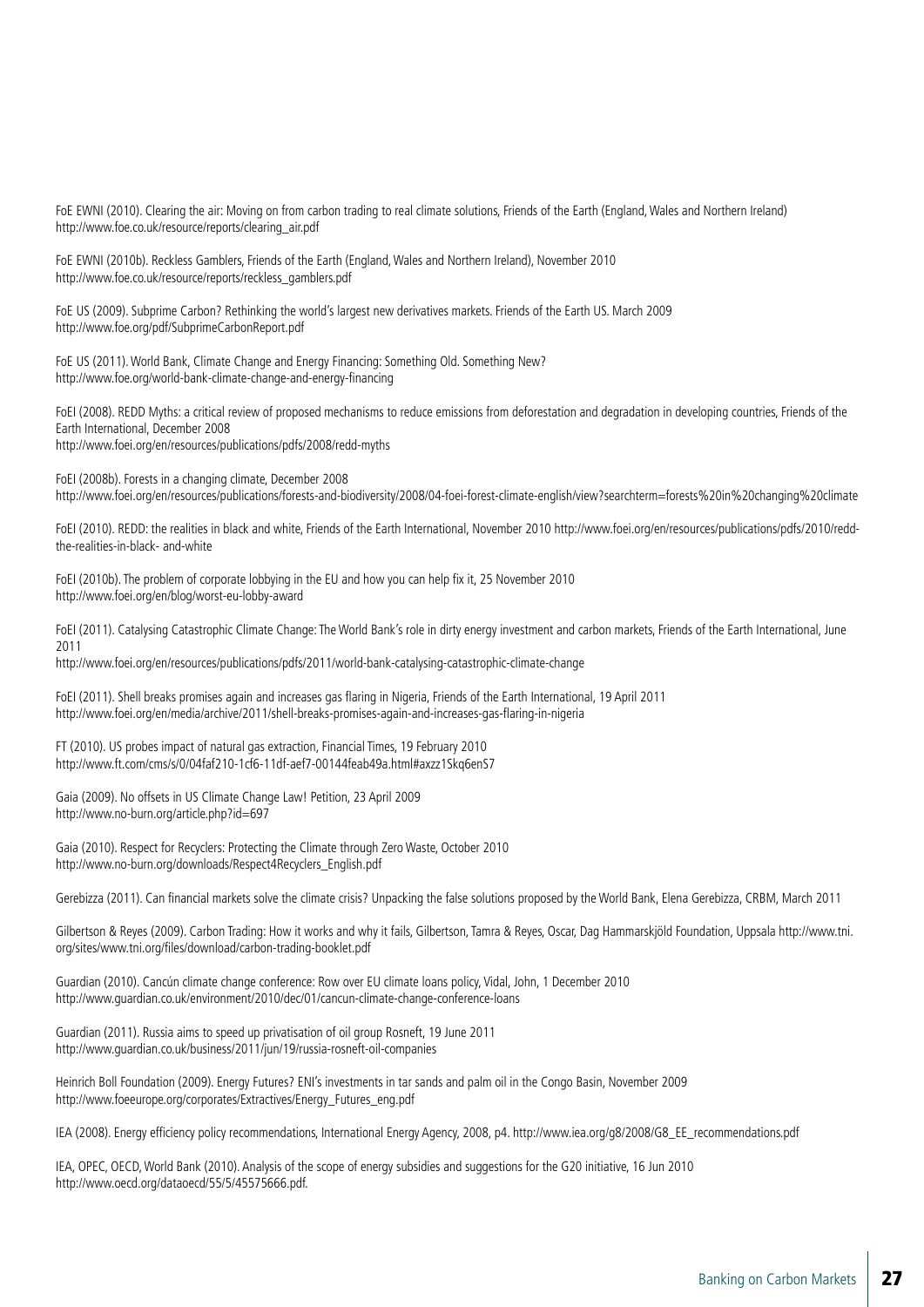IEN (2011). Carbon Trading, Offsets and REDD, Indigenous Environmental Network http://www.ienearth.org/carbontrading.html

IGES (2010). IGES Registry Database, May update, 2010 http://enviroscope.iges.or.jp/ modules/envirolib/upload/2395/attach/ iges\_registry\_data.zip

IGHE (2011). UK company to manage Nyungwe Forest, 20 July 2011 http://en.igihe.com/spip.php?article515

International Energy Agency (2011), Prospect of limiting the global increase in temperature to 2ºC is getting bleaker, 30 May 2011

International Rivers (2007). Failed Mechanism: How the CDM is subsidizing hydro developers and harming the Kyoto Protocol, International Rivers, http://www.internationalrivers.org/files/Failed\_Mechanism\_3.pdf

International Rivers (2008). Bad Deal for the Planet: Why Carbon Offsets Aren't Working...and How to Create a Fair Global Climate Accord http://www.internationalrivers.org/files/DRP2English2008-521\_0.pdf

International Rivers (2008b). Dirty Hydro: Dams and Greenhouse Gas Emissions, International Rivers, http://www.internationalrivers.org/files/dirtyhydro\_factsheet\_lorez.pdf

International Rivers (2008c). Dammed Rivers, Damned Lives, July 2008 http://www.internationalrivers.org/files/IRfactsheet\_dammed\_rivers\_lores.pdf

International Rivers (2008d). German Utility RWE Meets Climate Targets by Supporting Forced Evictions in China, 4 December 2008 http://www.internationalrivers.org/en/node/358

International Rivers (2010). China's CDM (Hydro) Projects in Hot Water, 8 June 2010 http://www.internationalrivers.org/node/5511

IPS (2010). Military vs. Climate Security: The 2011 Budgets Compared, November 2010 http://www.ips-dc.org/reports/military\_vs\_climate\_security\_the\_2011\_budgets\_compared

IPS (2011). World Bank: Climate Profiteer. Institute of Policy Studies, April 2008 www.ips-dc.org/getfile.php?id=181

Irkutsk (2009). Carbon fund set up by EBRD and EIB in 1st Russian venture, Irkutsk Oil Company, 26 August 2009 http://www.irkutskoil.com/press/releases?id=46&PHPSESSID=6efbdda74bbd9eb65ebe9ff8fe96619a

ITUC (2009). Trade Unions at the UN Framework Convention on Climate Change, 7-18 December 2009 http://www.ituc-csi.org/IMG/pdf/COP15\_ITUC\_report\_final-2.pdf

ITUC Africa et al (2011). Stand up for Africa! Stand up for Climate Justice! Pan-African climate justice coalition declaration http://www.ituc-csi.org/IMG/pdf/ITUCAfrica-ClimateJustice.pdf

JI PDD (2006). Joint Implementation Project Design Document Form: Associated Gas Recovery Project for the Komsomolskoye Oil Field, Version 2, 25 July 2008 http://ji.unfccc.int/JIITLProject/DB/7V4PNON834FT7CVEMAC58K0Z68NSLC/details

JI PDD (2011). Joint Implementation Project Design Document Form: Associated Petroleum Gas Flaring Reduction at Yarakta Oil Field, Irkutsk Region, Russia, 18 March 2010

http://www.bureauveritas.com/wps/wcm/connect/4db0978041d6fc5b98abdfbf3b1aa110/PDD-Yarakta+Oil+Field.pdf?MOD=AJPERES&CACHEID=4db0978041d6fc5b 98abdfbf3b1aa110

Jong (2009). Development of the CDM over time and in the future, Jong, Lex de, 9 December 2009 http://climate-l.iisd.org/guest-articles/development-of-the-cdmover-time-and-in-the-future/

KfW (2008). Project Outline: CDM Project – Hydropower, China http://www.kfw.de/kfw/en/KfW\_Group/Sustainability\_and\_Climate\_Protection/PDF/KfW\_Projektsteckbriefe\_China\_Hunan\_Taoyuan\_EN\_rev.pdf

KfW (2011). Mode of Operation, KfW bankengruppen.

http://www.kfw.de/kfw/en/KfW\_Group/Sustainability\_and\_Climate\_Protection/Procurement\_Programmes/EIB-KfW\_Carbon\_Programe\_II/Programme\_Structure/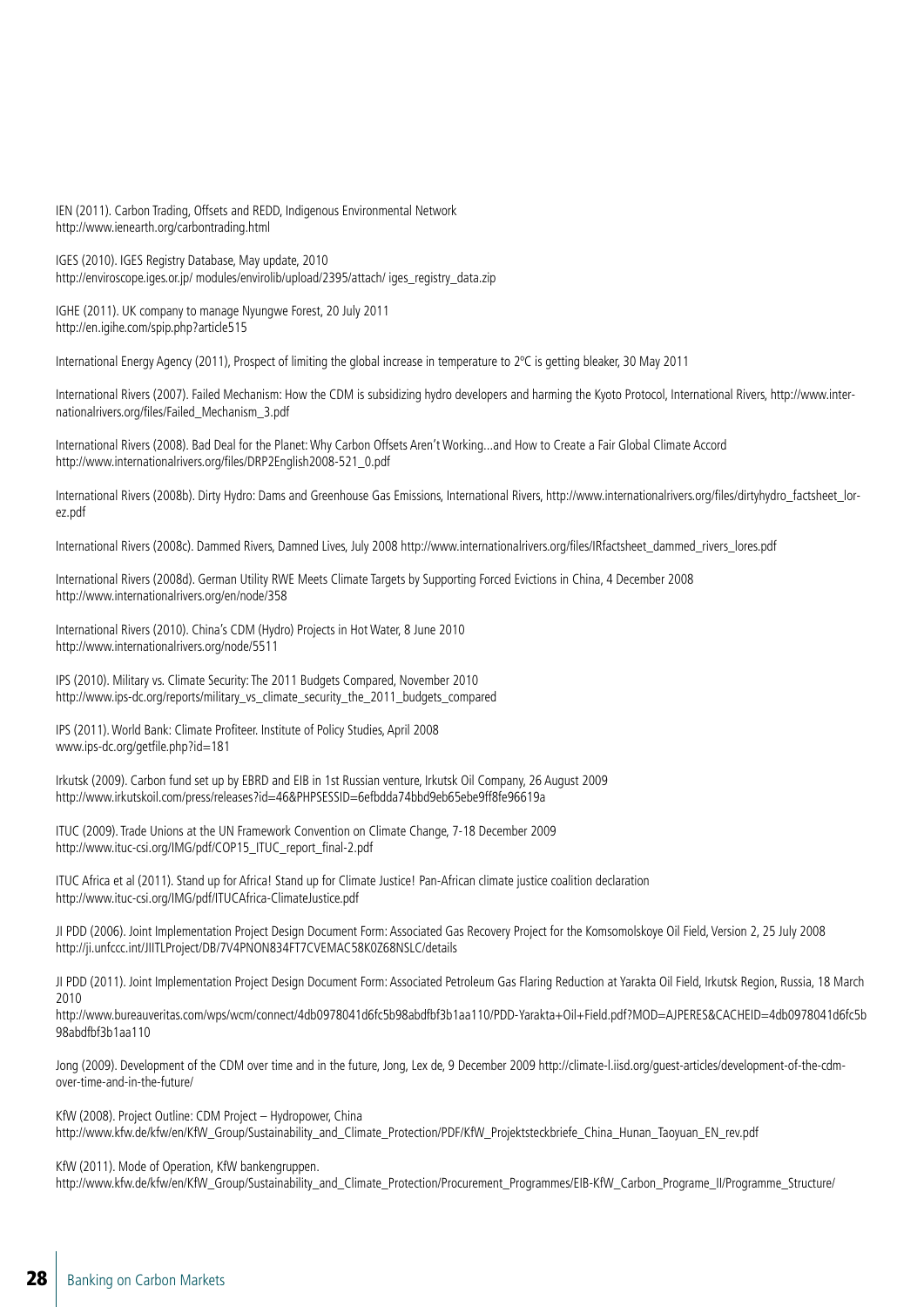Mode of operation.jsp

Lima (2007). Methane Emissions from Large Dams as Renewable Energy Resources: A Developing Nation Perspective, Mitigation and Adaptation Strategies for Global Change, Lima, Ivan, March 2007, http://www.springerlink.com/content/j45m73001n1108m0/?p=4259c44c9b7748f9a58ea3467fb294db&pi=0

Lohmann, Larry (2006). Carbon Trading: a critical conversation on climate change, privatisation and power, development dialogue, September 2006

Lohmann, Larry (2010). "Strange Markets" and the Climate Crisis, The Corner House http://www.thecornerhouse.org.uk/sites/thecornerhouse.org.uk/files/Strange%20 Markets.pdf

NER300 (2010). Commission launches call for NER300 evaluators, 26 August 2010 http://www.ner300.com/?p=90

NER300 (2011). Breakdown per MS per category for the 65 renewable energy proposals sent to the EIB, May 2011 http://www.ner300.com/wp-content/uploads/2011/06/NER300\_breakdown\_perMS\_perRESCategory\_rev2\_pdf.pdf

Point Carbon (2011). Interview: EIB injects green in Redd carbon fund, 24 May 2011 www.pointcarbon.com

RDB (2011). GOR signs agreement with the New Forests Company, Rwanda Development Board http://www.rdb.rw/news-pages/news-details/article/press-release-gor-signs-agreement-with-the-new-forests-company-nfc.html

Reuters (2010). Consortium agrees to buy 2 million CERs to 2018, 25 October 2010 www.reuters.com/article/2010/10/25/us-cdm-credits-consortium-idUSTRE69O34B20101025

Reyes (2010). Carbon market "growth" is mainly fraudulent, World Bank report shows, Reyes, Oscar, 20 July 2010, http://www.carbontradewatch.org/articles/carbonmarket- growth-is-mainly-fraudulent-world-bank-report.html

Reyes (2011). World Bank Partnership for Market Readiness: a critical introduction, Reyes, Oscar, 20 January 2011, http://www.carbontradewatch.org/articles/worldbank- partnership-for-market-readiness-a-critical-introdu.html

Reyes (2011b). Zombie Carbon and Sectoral Market Mechanisms, Reues, Oscar, forthcoming

Schiller (2011). Europe's CO2 Trading Scheme: Is it time for a major overhaul? Schiller, Ben, 28 April 2011 http://e360.yale.edu/feature/europes\_co2\_trading\_scheme\_is\_it\_time\_for\_a\_major\_overhaul/2396

Shapiro (2010). The Carbon Hunters, documentary by Mark Schapiro http://www.pbs.org/frontlineworld/stories/carbonwatch/2010/05/the-carbon-hunters.html

SIPRI (2011). World military spending reached \$1.6 trillion in 2010, Stockholm International Peace Research Institute, 11 April 2011 http://www.sipri.org/media/pressreleases/milex

SIPRI (2011b). SIPRI Yearbook 2011 http://www.sipri.org/yearbook/2011/files/SIPRIYB1104-04A-04B.pdf

Stiglitz & Bilmes (2008). The three trillion dollar war, BBC, 25 February 2008. http://www.bbc.co.uk/blogs/newsnight/2008/02/the\_three\_trillion\_dollar\_war\_by\_stiglitz\_and\_bilm\_1.html.

TWN (2011). Developed countries insist on post-Kyoto Protocol market mechanisms, Third World Network,14 June 2011 http://www.twnside.org.sg/title2/climate/news/Bonn08/TWN\_bonn8.up20.pdf

UNFCCC (1992). United Nations Framework Convention on Climate Change, UN 1992 http://unfccc.int/resource/docs/convkp/conveng.pdf

UNFCCC (2011). Associated Gas Recovery Project for the Komsomolskoye Oil Field, 9 March 2011 http://ji.unfccc.int/JIITLProject/DB/7V4PNON834FT7CVEMAC58K0Z68NSLC/details

UNFCCC (2011b). Essaouira wind power project, accessed 29 July 2011 http://cdm.unfccc.int/Projects/DB/DNV-CUK1114607705.27/view